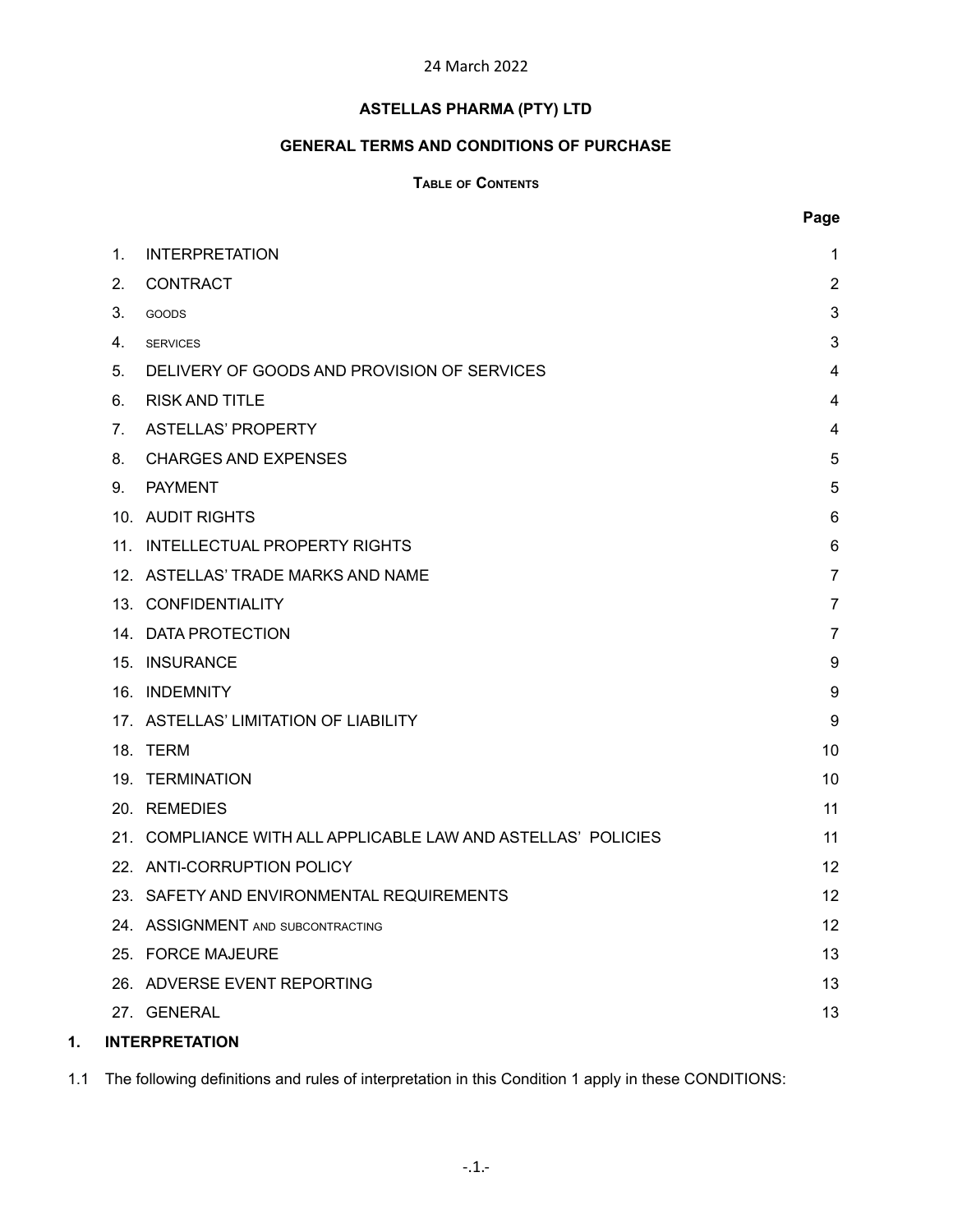**AFFILIATES**: with respect to each PARTY, any individual or organization which are directly or indirectly controlled by, in Control of, or under common Control with, such PARTY.

**ARISING IP**: IP created or developed by SUPPLIER in relation to the provision of GOODS or SERVICES, including any IP in the MATERIALS.

**ASTELLAS**: Astellas Pharma (Pty) Ltd, whose registered number is 2002/024956/07 and registered address is EOH Office Park, 5 Osborne Lane, Bedfordview, 2007, South Africa.

**BACKGROUND IP**: IP owned or controlled by either PARTY on the date of the coming into force of this CONTRACT.

**CHARGES**: the charges payable for the GOODS and/or SERVICES as set out in a PURCHASE ORDER and as further described in Condition 8.1.

**CODES:** means (i) all relevant codes of promotional standards and ethics applicable to the provision of the GOODS or SERVICES, including without limitation, the Code of Marketing Practice, and (ii) any guidance and ruling by a self-regulated body in relation to (i) above.

**COMMENCEMENT DATE:** the earlier of: (i) the date of acceptance of the relevant PURCHASE ORDER by SUPPLIER (as provided for in condition 2.3); or (ii) such other date as ASTELLAS may agree in writing with SUPPLIER.

**CONDITIONS**: these general terms and conditions (including any policies referred to in them).

**CONTRACT**: any contract between SUPPLIER and ASTELLAS for the purchase of GOODS or SERVICES by ASTELLAS which shall be formed pursuant to Condition 2.3.

**CONTROL**: as to any Person, (a) direct or indirect ownership of at least fifty percent (50%) on a fully diluted basis of the voting and/or economic interests in the Person in question; or (b) possession, directly or indirectly, of the power to direct or cause the direction of management or policies of the Person in question (whether or not exercised and whether through ownership of securities or other ownership interests, by contract or otherwise).

**DATA BREACH:** any unauthorized or unlawful processing of, accidental loss of, alteration, unauthorized disclosure or access, destruction of or damage to PERSONAL INFORMATION.

**DATA PROTECTION LEGISLATION**: any legislation in force from time to time that regulate the processing of PERSONAL INFORMATION and is applicable to the provision of GOODS or SERVICES pursuant to the CONTRACT.

**DATA SUBJECT**: has the meaning given in POPI.

**GOODS**: any goods (including any part or parts of them) to be supplied to ASTELLAS from SUPPLIER pursuant to these CONDITIONS, as set out in a PURCHASE ORDER.

**GOOD INDUSTRY PRACTICE**: in relation to the provision of the SERVICES and any ancillary performance obligations, the provision of such SERVICES or the performance of such obligations using the degree of skill, care, prudence, supervision, diligence, foresight, quality control and quality management using what the industry would (at the relevant time) regard as the best generally accepted processes, techniques and materials.

**INTELLECTUAL PROPERTY (IP)**: all patents, patent applications, designs, database rights, copyright, trademarks, KNOW HOW, domain names, moral rights, rights in confidential information and all other forms of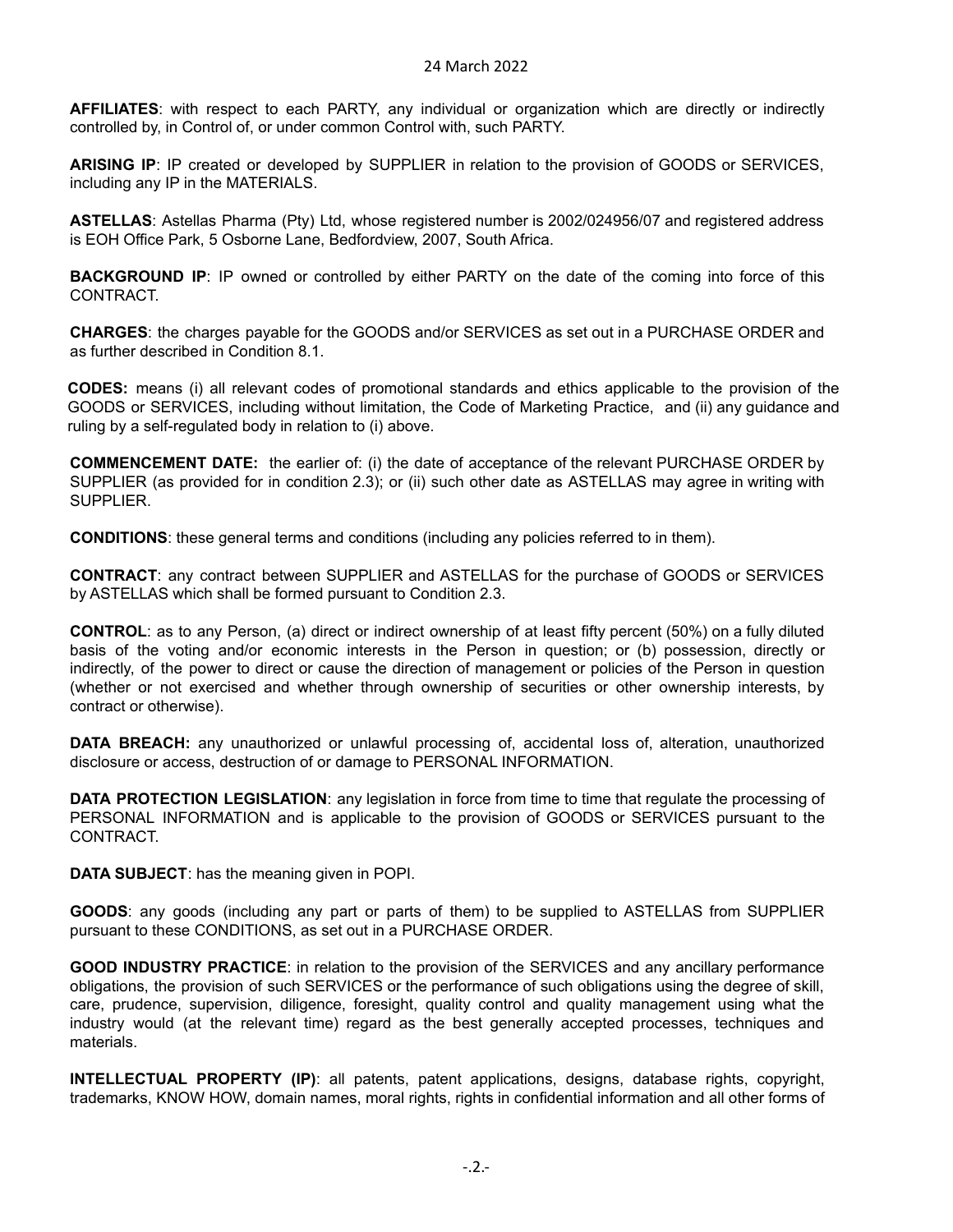intellectual or industrial property rights whether or not registered or capable of registration and wherever in the world enforceable.

**KNOW HOW:** all knowledge, information, data, inventions, improvements and results.

**LAWS**: all laws, regulations, regulatory requirements, directives, orders and codes of practice of any jurisdiction applicable to the provision of the GOODS or SERVICES, and the regulation of pharmaceutical products in the Republic of South Africa, and any judicial decision by a court of competent jurisdiction or guidance or ruling by a governmental authority or regulatory body in relation to the above.

**MATERIAL**: all documents, products, materials and/or work product to be prepared and/or delivered by SUPPLIER for/to ASTELLAS pursuant to a PURCHASE ORDER.

**OPERATOR**: has the meaning given in POPI.

**PARTY**: ASTELLAS or SUPPLIER (as relevant) and **PARTIES** means both of them.

**PERSONAL INFORMATION:** has the meaning given in POPI.

**POLICY**: an Astellas guideline, code or policy as referred to in these CONDITIONS or in the CONTRACT and as amended from time to time, and **POLICIES** shall mean all of them.

**POPI**: the Protection of Personal Information Act 4 of 2013.

**PURCHASE ORDER**: ASTELLAS' written order incorporating and governed by these CONDITIONS for the purchase of GOODS and/or SERVICES from SUPPLIER.

**REPRESENTATIVES**: means the directors, officers, employees, agents, auditors, professional advisers and sub-contractors of the relevant PARTY.

**RESPONSIBLE PARTY**: has the meaning given in POPI.

**SPECIFICATION**: the written technical specifications for the GOODS set out on SUPPLIER's website or referred to in SUPPLIER's sales catalogue, quotation or other written documents sent to ASTELLAS prior to acceptance of the PURCHASE ORDER or the specification determined by ASTELLAS in writing.

**SERVICES**: any services to be provided by SUPPLIER to ASTELLAS pursuant to these CONDITIONS, as set out in a PURCHASE ORDER.

**SUPPLIER**: the individual, organization, firm or company who enters into the CONTRACT.

**TERM:** the period set out in the respective CONTRACT or, where none is stated, until the date that SUPPLIER completed the supply of GOODS and/or SERVICES in conformance with the requirements of that CONTRACT to the satisfaction of ASTELLAS, acting in its absolute discretion.

**TRADE MARKS**: the trademarks, logos or trade names owned or used by ASTELLAS including without limitation those used on or in relation to ASTELLAS' pharmaceutical products and the ASTELLAS name.

# <span id="page-2-0"></span>**2. CONTRACT**

2.1 The PURCHASE ORDER constitutes an offer by ASTELLAS to purchase the GOODS and/or SERVICES from SUPPLIER on these CONDITIONS.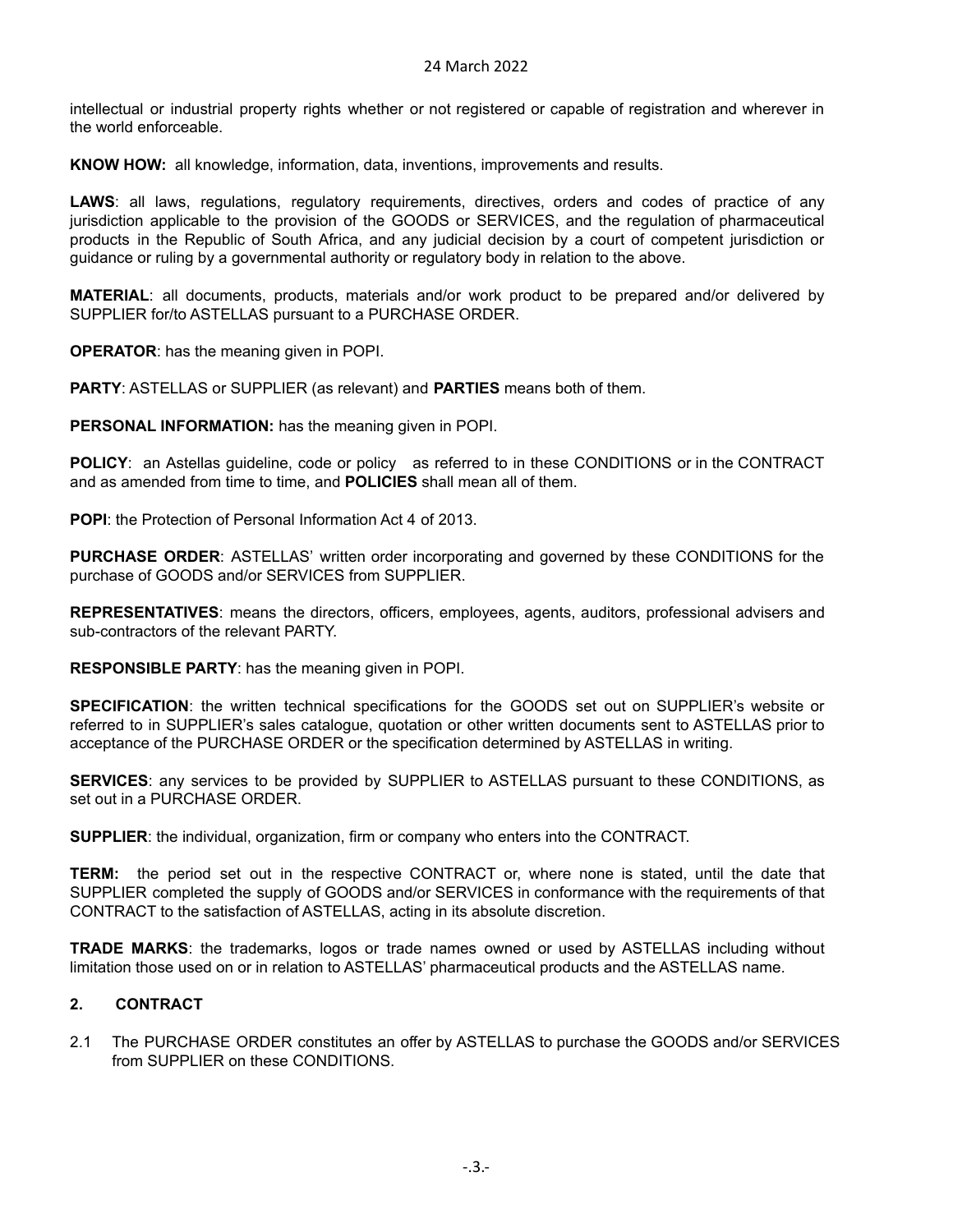- **2.2** These CONDITIONS, together with the terms of each PURCHASE ORDER and any other written or email correspondence received by ASTELLAS from SUPPLIER prior to the PURCHASE ORDER being sent to SUPPLIER, shall apply to each CONTRACT to the exclusion of all other terms and conditions, including but not limited to any terms or conditions which are implied by trade, custom, practice or course of dealing or which SUPPLIER may purport to apply or which are endorsed upon any correspondence or documents issued by SUPPLIER, including but not limited to any terms and conditions that may be contained in any written acceptance of the PURCHASE ORDER issued by SUPPLIER.
- 2.3 A PURCHASE ORDER will be deemed to be accepted by SUPPLIER and a CONTRACT for the supply of GOODS and/or SERVICES on these CONDITIONS will be formed on the earlier of: (i) SUPPLIER issuing a written acceptance of the PURCHASE ORDER to ASTELLAS; or (ii) SUPPLIER doing any act consistent with fulfilling the PURCHASE ORDER.
- 2.4 ASTELLAS' rights under these CONDITIONS are in addition to the statutory conditions, warranties and terms implied in favour of ASTELLAS by the Consumer Protection Act, related statutes and any statutory re-enactments or modifications.
- 2.5 ASTELLAS reserves the right to make changes to these CONDITIONS at any time. Such changes will be published on the website, which updated CONDITIONS the SUPPLIER will, subject to condition 2.3, be deemed to have read and accepted and be bound. The SUPPLIER is therefore encouraged to refer to the CONDITIONS on each acceptance or deemed acceptance of a PURCHASE ORDER.

#### <span id="page-3-0"></span>**3. GOODS**

- 3.1 SUPPLIER warrants and represents to ASTELLAS that the GOODS shall:
	- 3.1.1 conform in all respects to the quantity, quality, design, description, patterns, physical samples, specifications (and any modifications thereto) as set out in the CONTRACT, and/or as supplied or advised by ASTELLAS to SUPPLIER;
	- 3.1.2 be free from faults and defects and of good design, material and workmanship, and capable of any standard of performance specified in the CONTRACT;
	- 3.1.3 comply with all statutory requirements, regulations and all applicable LAWS relating to the manufacture, labelling, packaging, storage, handling, delivery and sale of the GOODS at the time when they are supplied including, but not limited to, the requirement that the GOODS are of satisfactory quality and fit for the purpose for which they are intended;
	- 3.1.4 comply with the SPECIFICATION;
	- 3.1.5 be fit for the purpose for which they shall be used; and
	- 3.1.6 be so formulated, designed, constructed, finished and packaged as to be safe and without risk to health.
- 3.2 The GOODS must be supplied with adequate instructions as to use and use-by date and, unless otherwise agreed by the PARTIES, If required, SUPPLIER shall at its own cost, provide training to ASTELLAS if it is necessary for the safe and proper use of the GOODS.
- 3.3 If required in the CONTRACT, SUPPLIER will install and/or commission the GOODS at the locations specified by ASTELLAS. SUPPLIER will ensure SUPPLIER'S REPRESENTATIVES involved in installing and/or commissioning the GOODS are suitable and appropriately qualified, and do so in accordance with GOOD INDUSTRY PRACTICE.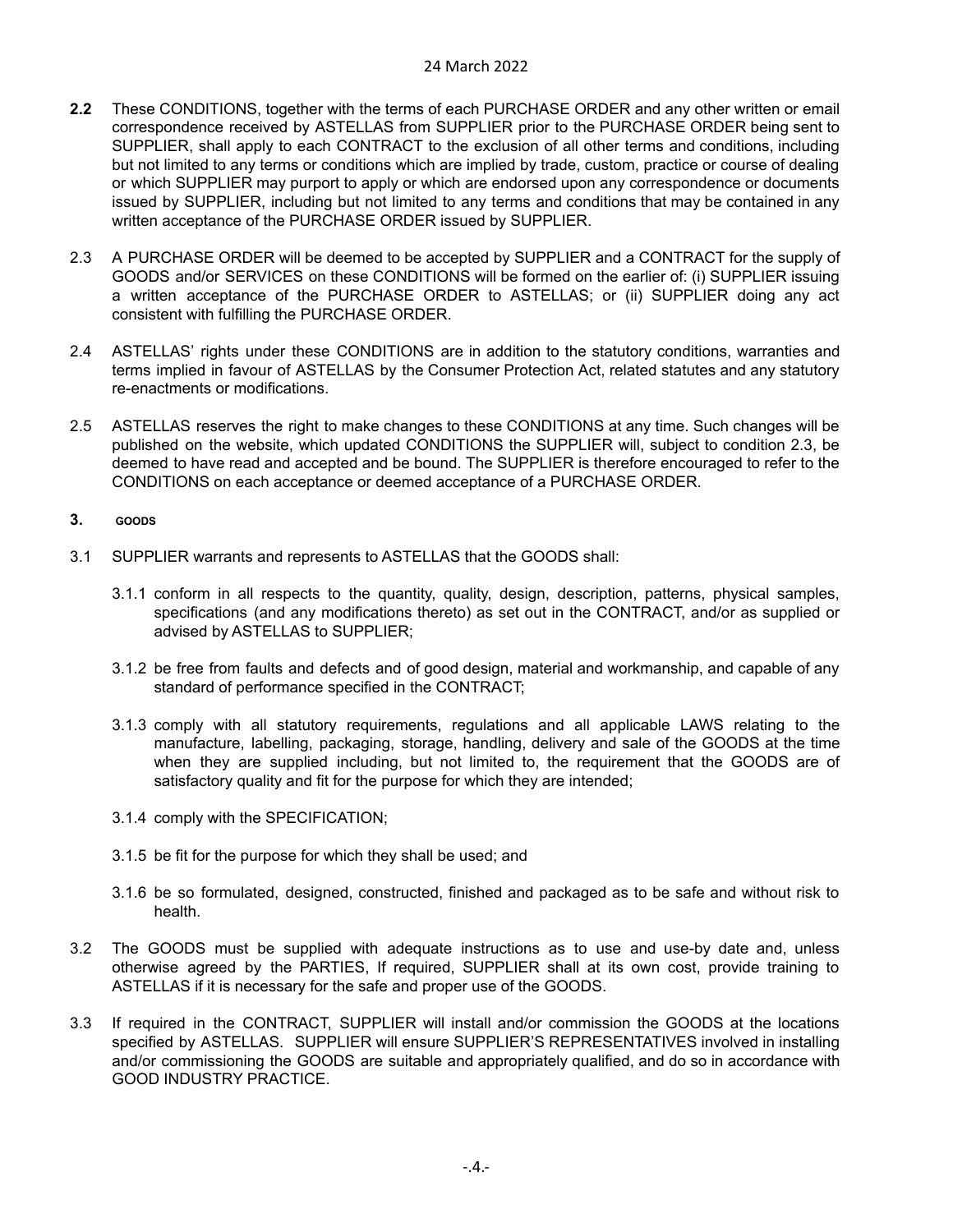- 3.4 Notwithstanding any such inspection or testing, SUPPLIER shall remain fully responsible for the GOODS and any such inspection or testing shall not diminish or otherwise affect SUPPLIER'S obligations under the CONTRACT.
- <span id="page-4-0"></span>**4. SERVICES**
- 4.1 SUPPLIER warrants and represents to ASTELLAS that any SERVICES performed by SUPPLIER or its duly appointed sub-contractor shall:
	- 4.1.1 conform with all descriptions and specifications set out in the CONTRACT;
	- 4.1.2 be performed in a good and workmanlike fashion and with all due speed, care, skill and diligence;
	- 4.1.3 be carried out in accordance with the CONTRACT, generally recognised commercial practices, current industry standard codes of practice, and GOOD INDUSTRY PRACTICE; and
	- 4.1.4 comply with all relevant applicable LAWS and requirements of any relevant statutory and regulatory bodies and health and safety and security policies and obey all of ASTELLAS' lawful and reasonable directions.
- 4.2 SUPPLIER shall, at no additional cost to ASTELLAS:
	- 4.2.1 apply such time, attention, resources, trained personnel and skill as is necessary for due and proper performance of the SERVICES in line with GOOD INDUSTRY PRACTICE;
	- 4.2.2 provide all tools and other equipment required to carry out the SERVICES;
	- 4.2.3 co-operate in good faith with other suppliers who provide ASTELLAS with goods or services;
	- 4.2.4 comply with ASTELLAS' POLICIES and all reasonable operational directions that are consistent with the CONTRACT as set from time to time by ASTELLAS; and
	- 4.2.5 promptly inform ASTELLAS when SUPPLIER becomes aware of any matter which may affect SUPPLIER's ability to provide the SERVICES in line with the CONTRACT.

# <span id="page-4-1"></span>**5. DELIVERY OF GOODS AND PROVISION OF SERVICES**

- 5.1 The GOODS shall be delivered, carriage and duty paid, to ASTELLAS' place of business or to such other place of delivery as is specified by ASTELLAS in writing in the PURCHASE ORDER prior to delivery of the GOODS and all SERVICES shall be performed at the time and place as specified in the CONTRACT. SUPPLIER shall off-load and stack the GOODS at its own risk as directed by ASTELLAS.
- 5.2 The date for delivery shall be specified in the CONTRACT, or if no such date is specified then delivery shall take place within twenty eight (28) days of the date of the PURCHASE ORDER or at such earlier date as may reasonably be requested by ASTELLAS. Time for delivery shall be of the essence.
- 5.3 Unless otherwise stipulated by ASTELLAS in the CONTRACT, deliveries shall only be accepted by ASTELLAS in normal business hours, between 09:00 and 17:00 Johannesburg time.
- 5.4 SUPPLIER shall ensure that each delivery of the GOODS is accompanied by a delivery note which shows, among other things, the PURCHASE ORDER number, date of PURCHASE ORDER, number of packages and contents and, in the case of delivery by instalments set out in Condition 5.5 below, the outstanding balance remaining to be delivered.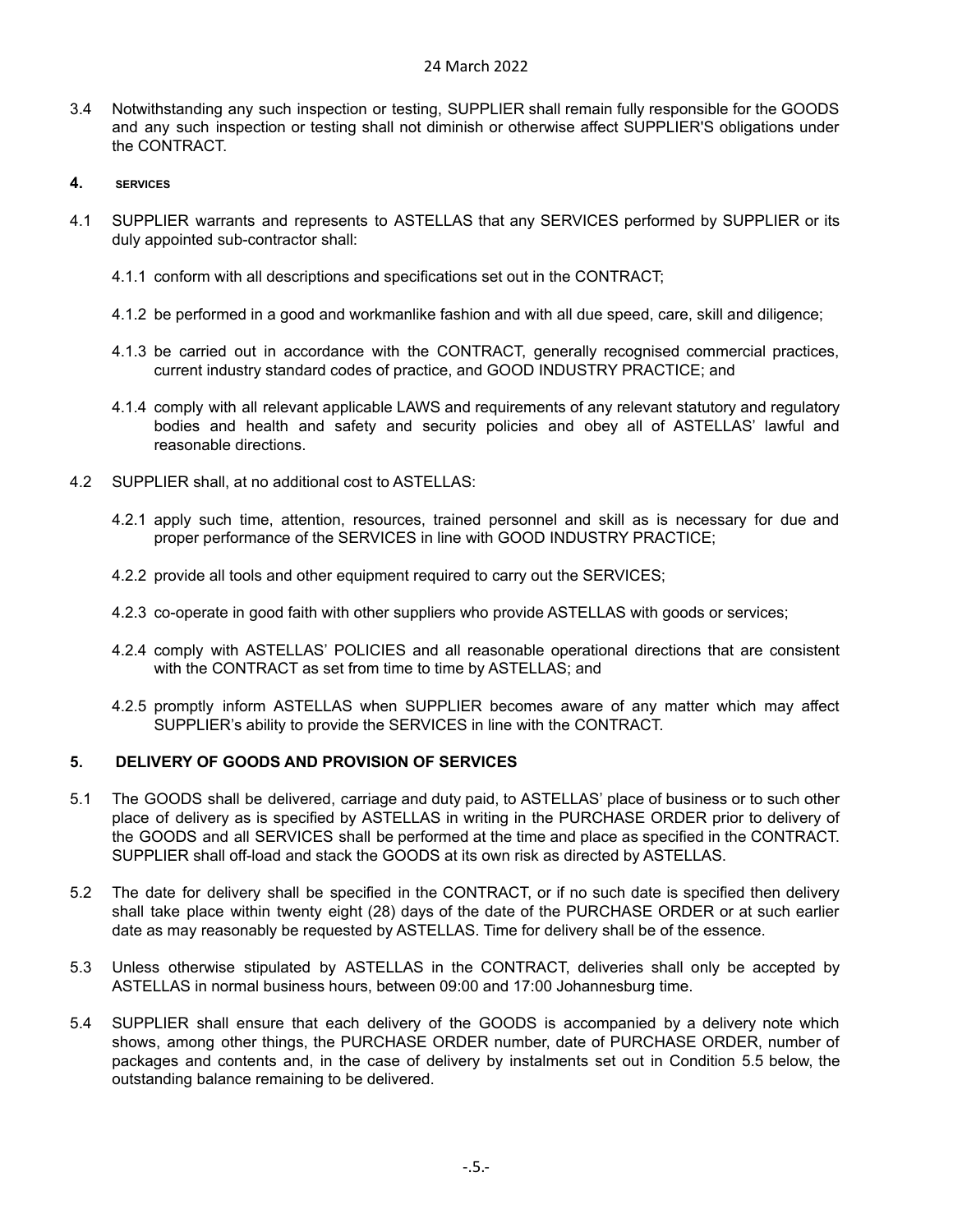#### 24 March 2022

- 5.5 Where ASTELLAS agrees in writing to accept delivery by instalments the CONTRACT shall be construed as a single CONTRACT in respect of each instalment. Nevertheless failure by SUPPLIER to deliver any one instalment shall entitle ASTELLAS at its option to treat the whole CONTRACT as repudiated.
- 5.6 If the GOODS are delivered to ASTELLAS in excess of the quantities ordered, ASTELLAS shall not be bound to pay for the excess and any excess shall be and shall remain at SUPPLIER'S risk and shall be returnable at SUPPLIER'S expense.
- 5.7 ASTELLAS shall not be deemed to have accepted the GOODS until it has had seven (7) days to inspect them following delivery. The issue by ASTELLAS of a receipt note for GOODS will not constitute any acknowledgement of the condition or nature of those GOODS. ASTELLAS shall also have the right to reject the GOODS as though they had not been accepted for twenty eight (28) days after any latent defect in the GOODS has become apparent.

# <span id="page-5-0"></span>**6. RISK AND TITLE**

- 6.1 The GOODS shall remain at the risk of SUPPLIER until ASTELLAS has accepted the GOODS following delivery pursuant to Condition 5.7 above.
- 6.2 Subject to Condition 5.7, title in the GOODS shall pass to ASTELLAS on the earlier of payment or delivery, notwithstanding any purported retention of title by SUPPLIER.

#### <span id="page-5-1"></span>**7. ASTELLAS' PROPERTY**

- 7.1 Materials, equipment, tools, dies and moulds that are:
	- 7.1.1 supplied to SUPPLIER by ASTELLAS; or
	- 7.1.2 not so supplied but used by SUPPLIER specifically in the supply of the GOODS and SERVICES,
	- shall at all times be and remain the exclusive property of ASTELLAS but shall be held by SUPPLIER in safe custody at its own risk and maintained and kept in good condition by SUPPLIER until returned to ASTELLAS (which SUPPLIER will do so on demand if ASTELLAS so requests) and shall not be disposed of other than in accordance with ASTELLAS' written instructions, nor shall such items be used otherwise than as authorised by ASTELLAS in writing.

#### <span id="page-5-2"></span>**8. CHARGES AND EXPENSES**

- 8.1 The charges for the GOODS or SERVICES shall be set out in the CONTRACT and shall be exclusive of VAT, but inclusive of all other charges, delivery charges, duties, customs or levies unless otherwise agreed in writing by the PARTIES.
- 8.2 Any variation in the price or extra CHARGES shall be subject to the express prior written consent of ASTELLAS.
- 8.3 SUPPLIER shall send an invoice to ASTELLAS:
	- 8.3.1 for GOODS, upon delivery but in any event within three (3) months after delivery of the GOODS to ASTELLAS; and
	- 8.3.2 for SERVICES upon completion of SERVICES unless intervals or times have been requested by ASTELLAS in the PURCHASE ORDER .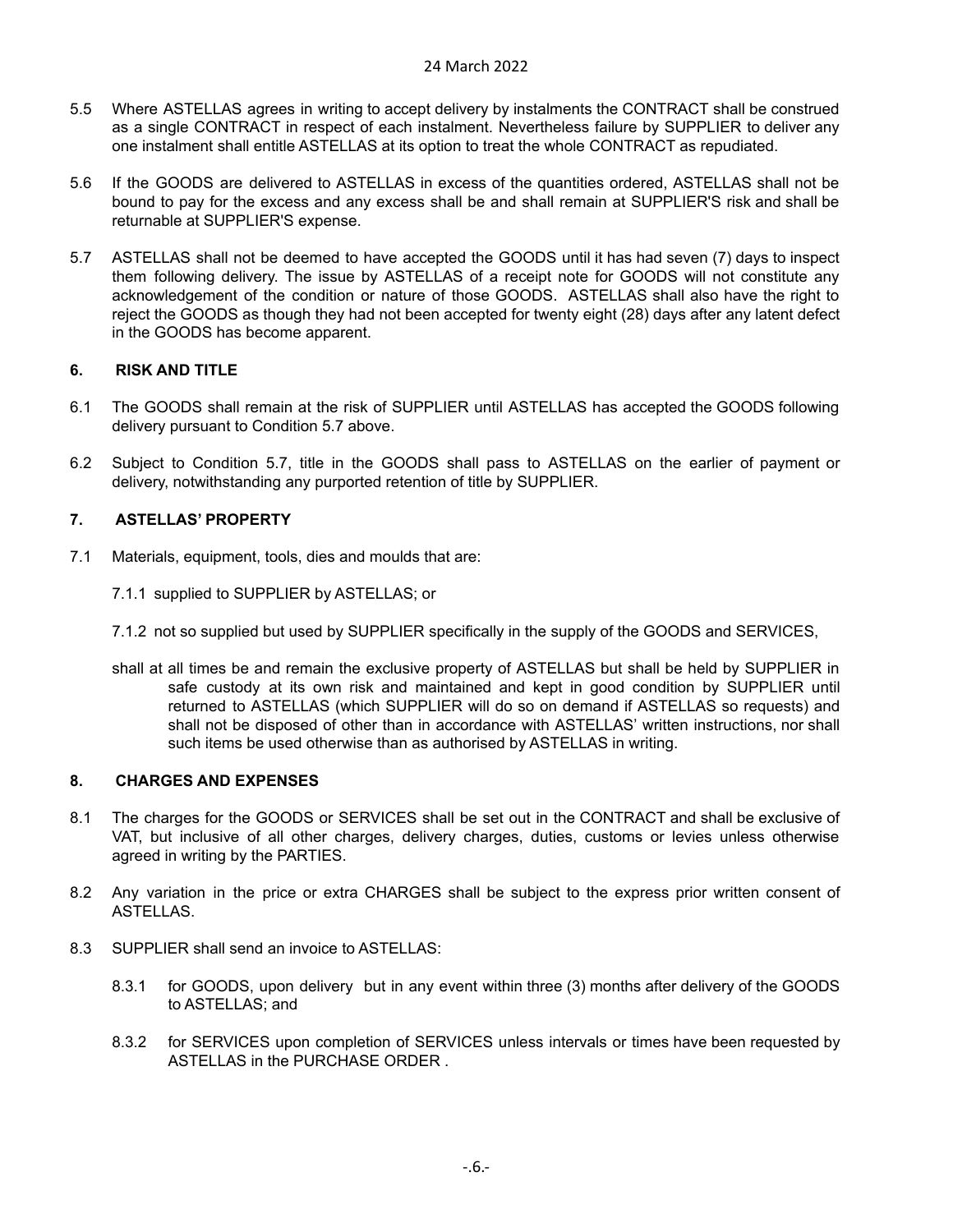- 8.4 The PURCHASE ORDER number shall be quoted on all invoices and SUPPLIER agrees that ASTELLAS will accept no liability and payment obligations for invoices which do not bear such PURCHASE ORDER number, unless otherwise agreed in writing by ASTELLAS.
- 8.5 If ASTELLAS pre-agrees in writing to pay SUPPLIER'S expenses and/or disbursements, ASTELLAS shall only do so to the extent that:
	- 8.5.1 the expenses and/or disbursements are reasonable and SUPPLIER has undertaken commercially reasonable efforts to mitigate any exposure to the expenses and/or disbursements;
	- 8.5.2 SUPPLIER has incurred them directly, wholly and exclusively in the provision of the GOODS or performance of the SERVICES or the provision of the MATERIAL;
	- 8.5.3 if provided, SUPPLIER has incurred them in compliance with the Astellas Supplier Expenses Guidelines POLICY;
	- 8.5.4 the expenses and/or disbursements do not relate to costs yet to be incurred; and
	- 8.5.5 SUPPLIER produces valid VAT receipts for each expense or disbursement incurred.
- 8.6 ASTELLAS shall have the option of making all travel arrangements on behalf of the SUPPLIER. ASTELLAS shall not pay any insurance related expenses arising from the travel expenses of SUPPLIER.
- 8.7 All disbursements should be set out in any invoice and applied bank charges should be specified as separate amounts. SUPPLIER shall keep valid tax receipts showing the location, date and amount for all disbursements and make these available to ASTELLAS on request at any time. All disbursements are reimbursed on a strict pass-through basis and SUPPLIER shall not charge any mark-up and/or VAT on any disbursements.

# <span id="page-6-0"></span>**9. PAYMENT**

- 9.1 Subject to SUPPLIER providing the GOODS and SERVICES in accordance with the CONTRACT, ASTELLAS shall pay the CHARGES for the GOODS and/or SERVICES as set out in the CONTRACT within sixty (60) days of receipt of invoice, unless otherwise agreed in the CONTRACT. Time for payment shall not be of the essence in the CONTRACT.
- 9.2 If any sum under the CONTRACT is not paid when due and provided that there is no dispute existing between the PARTIES in respect of any such amount that is unpaid, then, without prejudice to both PARTIES' other rights under the CONTRACT, that sum shall bear interest from the due date until payment is made in full, both before and after any judgment, at 2.5% per annum over the prime bank lending rate. SUPPLIER is not entitled to suspend deliveries of the GOODS or SERVICES as a result of any sums being outstanding.
- 9.3 SUPPLIER shall not provide GOODS or SERVICES prior to receipt of a PURCHASE ORDER from ASTELLAS and ASTELLAS shall not be obliged to pay SUPPLIER for the provision of GOODS and SERVICES prior to SUPPLIER's receipt of a PURCHASE ORDER, which shall not be unreasonably withheld or delayed by ASTELLAS.
- 9.4 Without prejudice to any other right or remedy, ASTELLAS reserves the right to set off any amount owing at any time from SUPPLIER to ASTELLAS or its AFFILIATES against any amount payable by ASTELLAS or its AFFILIATES to SUPPLIER under any CONTRACT.
- 9.5 ASTELLAS may use a third party vendor, Infosys BPO Limited, which is based in India (or such other entity as Astellas may nominate from time to time), to process the invoices sent by SUPPLIER to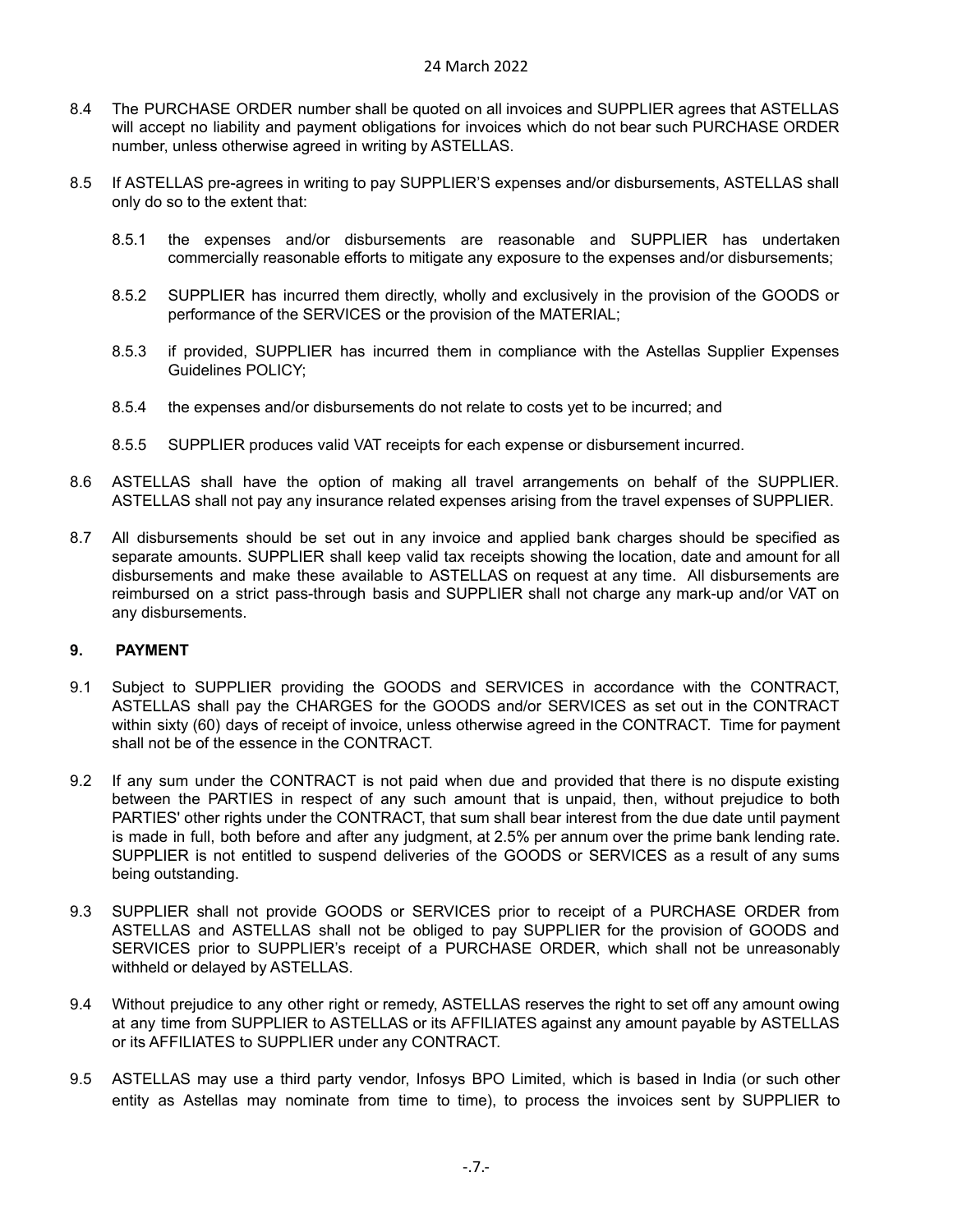ASTELLAS. SUPPLIER invoices will be electronically scanned, and will be accessed by such third party vendor's employees solely for the purpose of processing those invoices. By sending invoices to ASTELLAS, the SUPPLIER consents to the processing of SUPPLIER invoices (including any PERSONAL INFORMATION contained within them), in this way.

# <span id="page-7-0"></span>**10. AUDIT RIGHTS**

- 10.1 SUPPLIER shall maintain all complete, accurate and up to date records and supporting documents required under applicable LAWS or in connection with each CONTRACT for the longer of seven (7) years after final payment is made or for the time period specified under applicable LAWS.
- 10.2 Within five (5) business days after SUPPLIER'S receipt of notice from ASTELLAS, ASTELLAS (or its designated representative) shall be allowed access in which to examine, audit and copy, any records or manufacturing processes in order to:
	- 10.2.1 determine compliance with applicable LAWS, CODES and POLICIES;
	- 10.2.2 determine compliance with the CONTRACT;
	- 10.2.3 check any suspected breach of these CONDITIONS, including but not limited to Condition 21 and Condition 22;
	- 10.2.4 respond to any government inquiry; and/or
	- 10.2.5 for any other reason ASTELLAS may require.
- 10.3 SUPPLIER and its AFFILIATES shall fully cooperate in connection with any such audit.

# <span id="page-7-1"></span>**11. INTELLECTUAL PROPERTY RIGHTS**

- 11.1 All BACKGROUND IP and rights therein shall remain the property of the owning PARTY.
- 11.2 SUPPLIER hereby grants to ASTELLAS a non-exclusive, perpetual, royalty free, worldwide licence, with the full right to grant sublicenses, to use its BACKGROUND IP to allow ASTELLAS and its AFFILIATES to obtain the full benefit of the Contract (including use and sale of the GOODS, SERVICES and MATERIALS).
- 11.3 All ARISING IP and MATERIAL and rights therein shall automatically vest in ASTELLAS and SUPPLIER hereby assigns (and will ensure that its REPRESENTATIVES assign), with full title guarantee free of all charges, liens, licenses, encumbrance and mortgages, all ARISING IP and MATERIAL and rights therein to ASTELLAS.
- 11.4 SUPPLIER will promptly and at its own cost:
	- 11.4.1 do (or procure to be done) all such further acts and things and the execution of all such other documents as ASTELLAS may from time to time require for the purpose of securing for ASTELLAS the full benefit of the CONTRACT, including all right, title and interest in and to the ARISING IP and MATERIAL; and
	- 11.4.2 procure the irrevocable waiver of all moral rights (and any broadly equivalent rights which may exist in any territory of the world) in the GOODS and/or the SERVICES.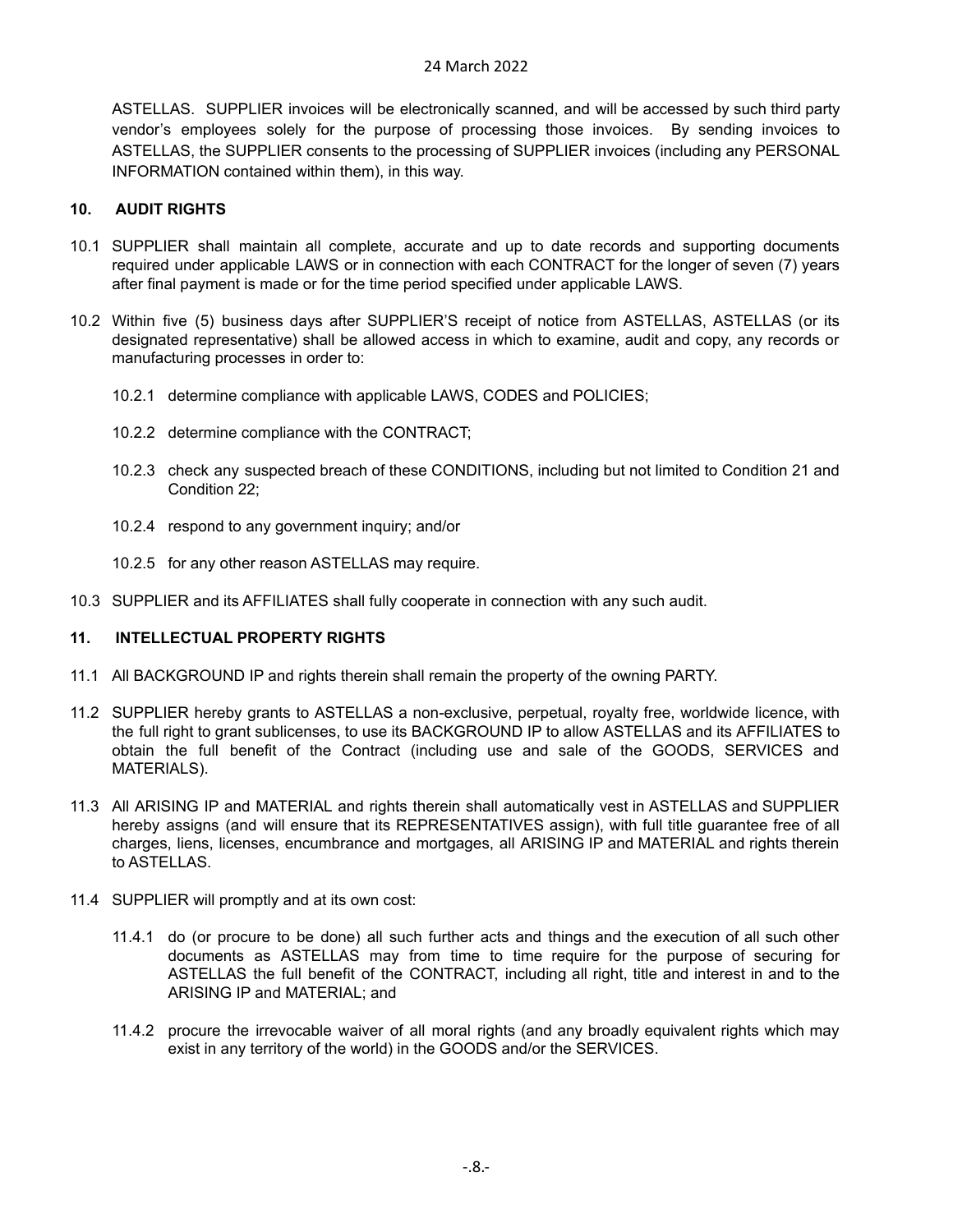- 11.5 SUPPLIER warrants and represents that the GOODS, providing the SERVICES, assignment of the ARISING IP and MATERIAL to ASTELLAS (where relevant) and license of SUPPLIER'S BACKGROUND IP by SUPPLIER to ASTELLAS will not infringe the IP rights of any third party.
- 11.6 SUPPLIER further warrants and represents that the use or sale of the GOODS and the receipt of the SERVICES by ASTELLAS will not infringe the rights of any third party.

# <span id="page-8-0"></span>**12. ASTELLAS' TRADE MARKS AND NAME**

- 12.1 Where the PARTIES agree that ASTELLAS' TRADE MARKS shall be used in the MATERIAL, ASTELLAS (on its own behalf and as a licensee of any of its AFFILIATES) grants a non-exclusive, royalty free licence to SUPPLIER to apply the TRADE MARKS to the MATERIAL to the extent strictly necessary to carry out SUPPLIER'S obligations under the CONTRACT.
- 12.2 SUPPLIER shall use the TRADE MARKS and any corporate name of ASTELLAS only on or in relation to the MATERIAL in the form and manner specified by ASTELLAS from time to time, and not otherwise.

# <span id="page-8-1"></span>**13. CONFIDENTIALITY**

- 13.1 SUPPLIER shall, during the TERM of the CONTRACT and for a period of ten (10) years thereafter, keep in strict confidence all technical or commercial know-how, specifications, inventions, processes or initiatives which are of a confidential nature and have been disclosed to SUPPLIER by ASTELLAS or its REPRESENTATIVES and any other confidential information concerning the business of ASTELLAS or its AFFILIATES or its products which SUPPLIER may obtain and SUPPLIER shall not disclose such information to any third party nor use such confidential information save as necessary pursuant to the CONTRACT without ASTELLAS' prior written consent. SUPPLIER shall restrict disclosure of such confidential material to such of its employees, agents or sub-contractors as need to know the same for the purpose of discharging SUPPLIER'S obligations to ASTELLAS and shall ensure that such employees, agents or sub-contractors are subject to like obligations of confidentiality as bind SUPPLIER.
- 13.2 SUPPLIER shall not, during the TERM of the CONTRACT and for a period of ten (10) years thereafter, disclose the existence of these CONDITIONS, any CONTRACT and/or the fact that it supplies GOODS and/or SERVICES to ASTELLAS to any third party without ASTELLAS' prior written consent.

# <span id="page-8-2"></span>**14. DATA PROTECTION**

- 14.1 The PARTIES shall comply, and shall ensure that their REPRESENTATIVES comply, with such of the provisions of the DATA PROTECTION LEGISLATION as shall apply to any and all PERSONAL INFORMATION which may be disclosed to or acquired by it as a result of the provision of the GOODS or SERVICES.
- 14.2 To the extent that the SUPPLIER processes PERSONAL INFORMATION in the course of providing the GOODS or SERVICES, it will only do so as an OPERATOR acting on behalf of ASTELLAS as the RESPONSIBLE PARTY and in accordance with the requirements of this CONTRACT and with POPI. In this regard, the SUPPLIER must:
	- 14.2.1 process such PERSONAL INFORMATION only with the knowledge or authorisation of the RESPONSIBLE PARTY; and
	- 14.2.2 treat PERSONAL INFORMATION which comes to their knowledge as confidential and must not disclose it,

unless required by law or in the course of the proper performance of their duties.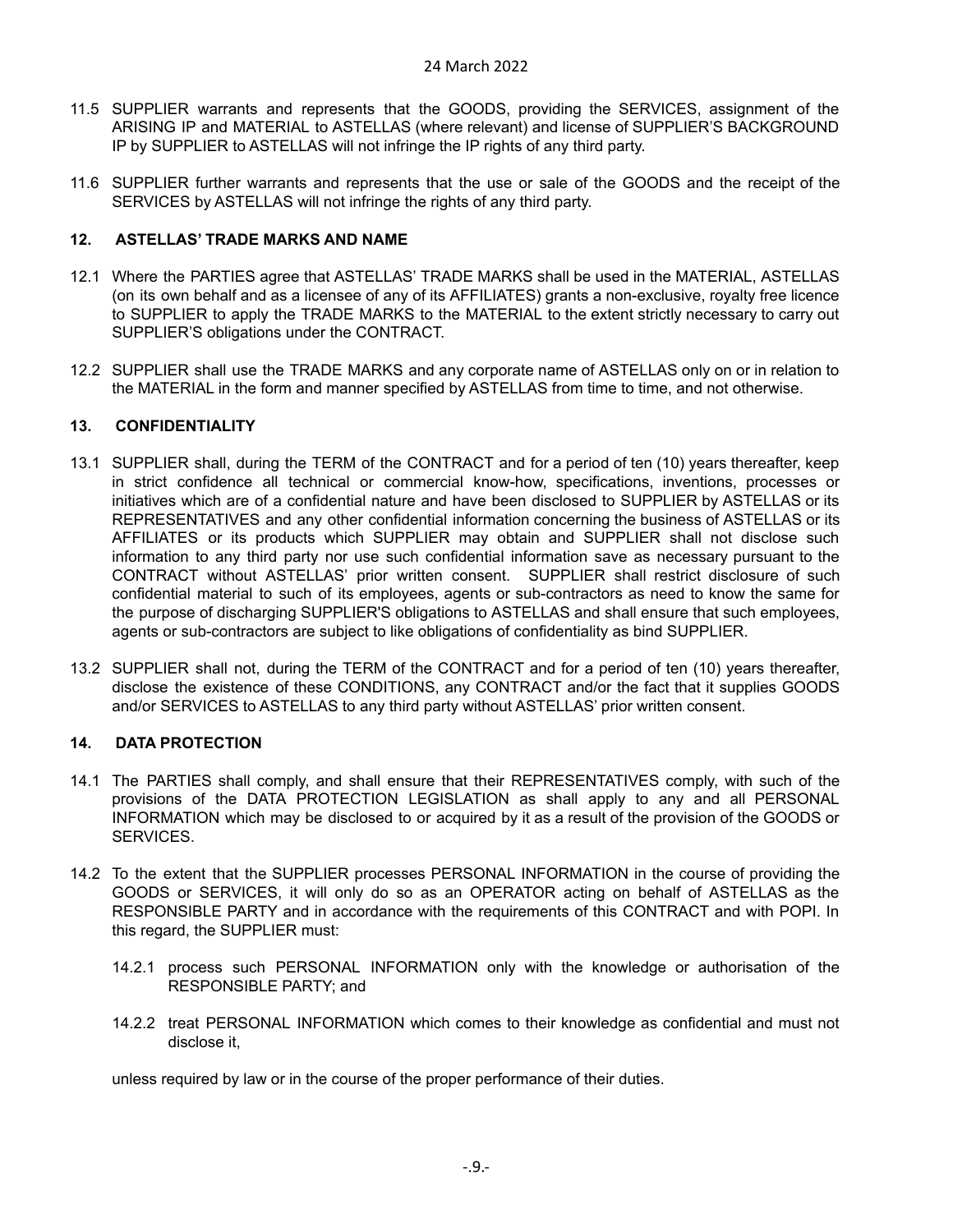The SUPPLIER, acting as OPERATOR must further:

- 14.2.3 identify all reasonably foreseeable internal and external risks to PERSONAL INFORMATION in its possession or under its control;
- 14.2.4 establish and maintain appropriate safeguards against the risks identified;
- 14.2.5 regularly verify that the safeguards are effectively implemented; and
- 14.2.6 ensure that the safeguards are continually updated in response to new risks or deficiencies in previously implemented safeguards.
- 14.3 The SUPPLIER will only process the PERSONAL INFORMATION in accordance with ASTELLAS' lawful instructions and will not:
	- 14.3.1 assume any responsibility for determining the purposes for which and the manner in which the PERSONAL INFORMATION is processed; or
	- 14.3.2 process the PERSONAL INFORMATION for its own purposes.
- 14.4 ASTELLAS authorizes the SUPPLIER to subcontract processing of PERSONAL INFORMATION under this CONTRACT to a REPRESENTATIVE provided that:
	- 14.4.1 the SUPPLIER obtains the prior consent of ASTELLAS to the subcontracting;
	- 14.4.2 the SUPPLIER flows down its obligations under this Condition 14 to protect the PERSONAL INFORMATION in full to any REPRESENTATIVE it appoints, such that the data processing terms of the subcontract are no less onerous than the personal data processing terms set out in this Condition; and
	- 14.4.3 the SUPPLIER will remain fully liable to ASTELLAS for the acts, errors and omissions of any REPRESENTATIVE it appoints to process the PERSONAL INFORMATION.
- 14.5 The SUPPLIER shall ensure that it does not transfer any PERSONAL DATA outside of South Africa unless and until it has taken all such measures and done all such things as ASTELLAS considers necessary or as may be required in terms of POPI, to ensure an adequate level of protection for the PERSONAL INFORMATION that it will transfer (which may include, without limitation, entering into a data transfer agreement with ASTELLAS or any relevant third party, which data transfer agreement shall include, *inter alia*, the provisions set out in condition 14.2, as well as provisions which uphold the principles for PROCESSING of PERSONAL INFORMATION that are substantially similar to the conditions for the lawful processing of PERSONAL INFORMATION relating to a data subject, as contained in POPI and which include a provision restricting the transfer of the PERSONAL INFORMATION to another jurisdiction).
- 14.6 The SUPPLIER shall provide all assistance reasonably required by ASTELLAS to enable ASTELLAS to respond to, comply with or otherwise resolve any request, question or complaint received by ASTELLAS from:
	- 14.6.1 any DATA SUBJECT whose PERSONAL INFORMATION is processed by the SUPPLIER on behalf of ASTELLAS; or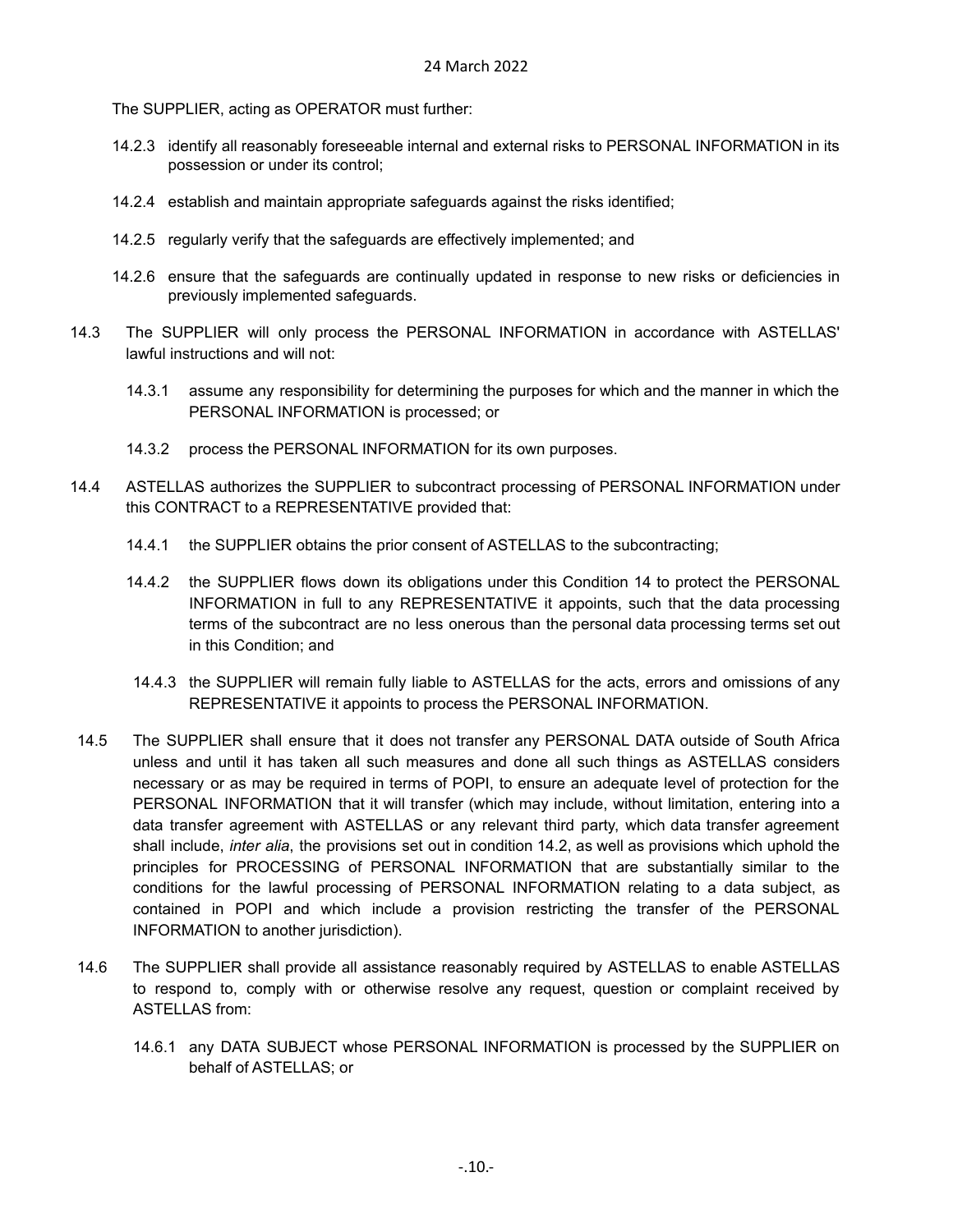- 14.6.2 any applicable data protection authority.
- 14.7 The SUPPLIER shall have in place and maintain throughout the term of this CONTRACT appropriate technical and organizational measures to protect the PERSONAL INFORMATION against a DATA BREACH.
- 14.8 In the event of a DATA BREACH, the SUPPLIER will immediately notify ASTELLAS and do all such acts and things as ASTELLAS considers necessary in order to remedy or mitigate the effects of the DATA BREACH and will continuously update ASTELLAS of developments relating to the DATA BREACH. In the event that any PERSONAL INFORMATION is lost, damaged or destroyed as a consequence of a DATA BREACH, the SUPPLIER shall promptly restore such PERSONAL INFORMATION to the last available backup.

# <span id="page-10-0"></span>**15. INSURANCE**

At all times during the TERM of the CONTRACT, SUPPLIER shall maintain in force with a reputable insurance company insurance sufficient to meet its obligations under the CONTRACT which shall not be less than the South African Rand equivalent of one million pounds (£1,000,000) per claim or event or series of connected claims or events and an aggregate limit of liability in any twelve (12) month rolling period of the South African equivalent of five million pounds (£5,000,000) and if so required at any time produce the policy of insurance and the receipt for the current premium to ASTELLAS for its inspection.

# <span id="page-10-1"></span>**16. INDEMNITY**

- 16.1 SUPPLIER shall keep ASTELLAS and its AFFILIATES indemnified in full against all direct, indirect or consequential liabilities (all three of which terms include, without limitation, loss of profit, loss of business, depletion of goodwill and like loss), loss, damages, injury, costs and expenses (including reasonable management, legal and other professional fees and expenses and regulatory fines) penalties, interest, liabilities, damages, awards, settlements or other losses awarded against or incurred or paid by ASTELLAS or its AFFILIATES as a result of or in connection with:
	- 16.1.1 any breach by SUPPLIER or SUPPLIER's REPRESENTATIVES of any of the representations and warranties given under Conditions 3.1, 4.1, 11.5, 11.6 and 22.4;
	- 16.1.2 any breach by the SUPPLIER or the SUPPLIER's REPRESENTATIVES of its obligations under Conditions 13 and 14;
	- 16.1.3 the SUPPLIER's or the SUPPLIER'S REPRESENTATIVE's malpractice, fraud or wilful default;
	- 16.1.4 damage to real or personal property caused by the SUPPLIER or the SUPPLIER's REPRESENTATIVES;
	- 16.1.5 injury to persons, including injury resulting in death caused by the SUPPLIER or the SUPPLIER's REPRESENTATIVES;
	- 16.1.6 an infringement or alleged infringement of any INTELLECTUAL PROPERTY rights caused by the use, manufacture or supply of the GOODS or the use or supply of the products or SERVICES (including the MATERIALS);
	- 16.1.7 any claim made against ASTELLAS in respect of any liability, loss, damage, injury, cost or expense sustained by ASTELLAS' employees or agents or by any customer or third party to the extent that such liability, loss, damage, injury, cost or expense was caused by, relates to or arises from the GOODS, or provision of the SERVICES or MATERIALS, as a consequence of a direct or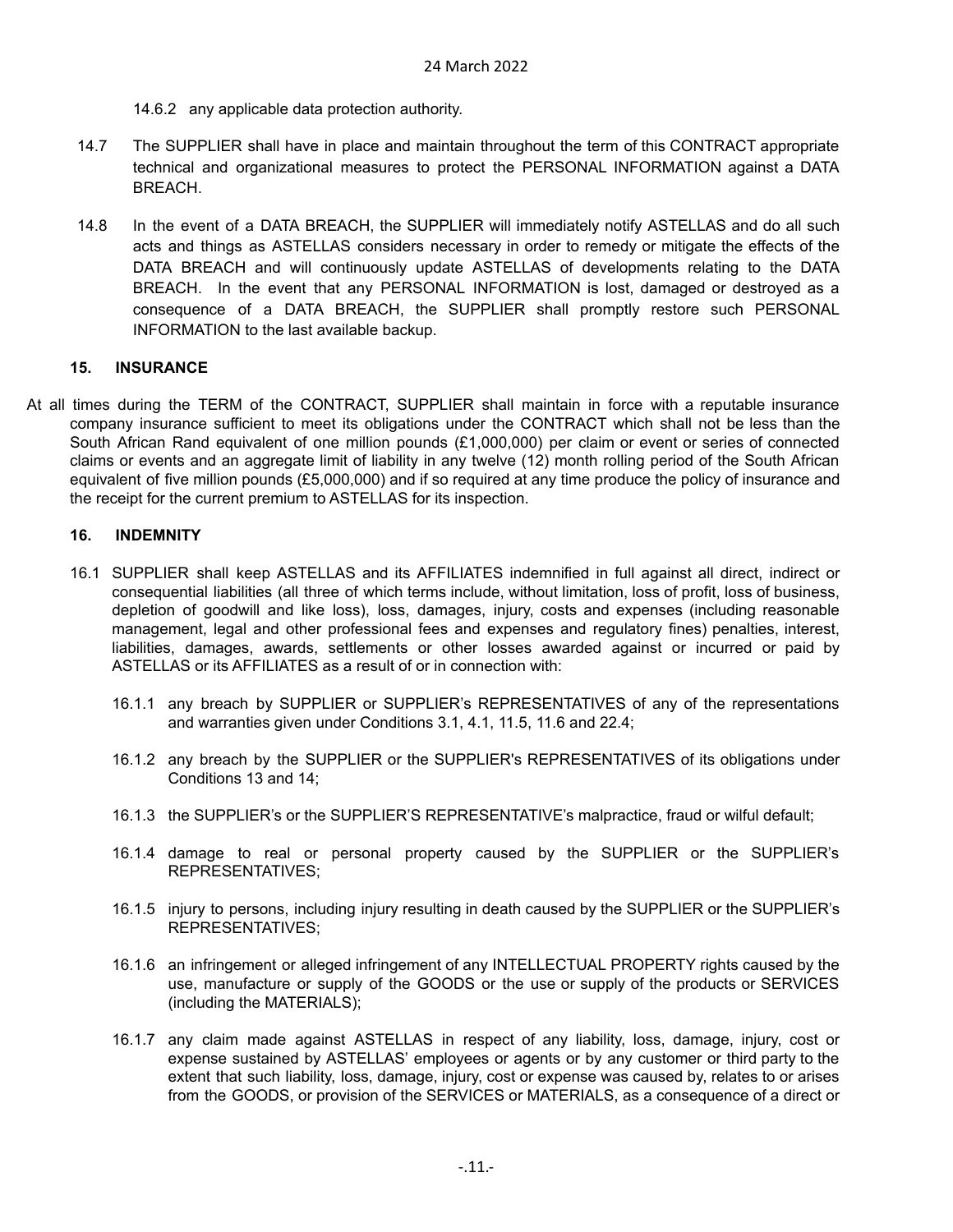indirect breach or negligent performance or failure or delay in performance of the terms of the CONTRACT by SUPPLIER; and

16.1.8 any breach by SUPPLIER or SUPPLIER's REPRESENTATIVES of any provision of these CONDITIONS and/or the CONTRACT.

### <span id="page-11-0"></span>**17. ASTELLAS' LIMITATION OF LIABILITY**

UNDER NO CIRCUMSTANCES WILL ASTELLAS, ITS REPRESENTATIVES OR ITS AFFILIATES BE LIABLE FOR CONSEQUENTIAL, INDIRECT, SPECIAL, PUNITIVE, OR INCIDENTAL DAMAGES OR LOST PROFITS, WHETHER FORESEEABLE OR UNFORESEEABLE, AND WHETHER OR NOT EITHER PARTY HAS BEEN ADVISED AS TO THE POSSIBILITY OF SUCH DAMAGES AND/OR LOSSES OCCURRING, BASED ON CLAIMS OF SUPPLIER OR ANY OTHER PARTY ARISING OUT OF BREACH OR FAILURE OF EXPRESS OR IMPLIED WARRANTY, BREACH OF CONTRACT, MISREPRESENTATION, NEGLIGENCE, STRICT LIABILITY IN DELICT, FAILURE OF ANY REMEDY TO ACHIEVE ITS ESSENTIAL PURPOSE, OR OTHERWISE. NOTWITHSTANDING THE FORM (e.g., CONTRACT, DELICT OR OTHERWISE) IN WHICH ANY LEGAL OR EQUITABLE ACTION MAY BE BROUGHT. IN NO EVENT WILL ASTELLAS, ITS REPRESENTATIVES OR ITS AFFILIATES BE LIABLE FOR DAMAGES OR LOSSES THAT EXCEED THE AMOUNT OF FEES PAID BY ASTELLAS FOR THE GOODS OR SERVICES THAT GAVE RISE TO SUCH DAMAGES OR LOSSES FOR EACH RESPECTIVE BREACH OR SERIES OF RELATED BREACHES. THIS CONDITION WILL NOT APPLY TO LOSSES IN CASE OF DEATH OR PERSONAL INJURY CAUSED BY THE NEGLIGENCE OF ASTELLAS, ASTELLAS' GROSS NEGLIGENCE OR WILFUL MISCONDUCT, ASTELLAS' FRAUD OR FRAUDULENT MISREPRESENTATION OR TO THE EXTENT THAT APPLICABLE LAW SPECIFICALLY REQUIRES LIABILITY DESPITE THE FOREGOING DISCLAIMER, EXCLUSION AND LIMITATION.

#### <span id="page-11-1"></span>**18. TERM**

18.1 The CONTRACT commences on the COMMENCEMENT DATE and, unless terminated sooner in accordance with these CONDITIONS, shall continue for the TERM.

#### <span id="page-11-2"></span>**19. TERMINATION**

- 19.1 ASTELLAS shall have the right at any time and for any reason to terminate the CONTRACT in whole or in part by giving SUPPLIER thirty (30) days' written notice whereupon all work on the CONTRACT shall be discontinued and, in respect of any SERVICES being supplied, ASTELLAS shall pay to SUPPLIER fair and reasonable compensation for work-in-progress at the time of termination but such compensation shall not include loss of anticipated profits or any consequential loss.
- 19.2 ASTELLAS shall have the right at any time by giving notice in writing to SUPPLIER to terminate the CONTRACT forthwith without cost or penalty if:
	- 19.2.1 SUPPLIER commits any breach of Conditions 11 (Intellectual Property Rights), 12 (Astellas' TRADE MARKS and Name), 13 (Confidentiality), 14 (Data Protection), 15 (Insurance), 22 (Anti-Corruption Policy) and 23 (Safety and Environmental Requirements);
	- 19.2.2 SUPPLIER undergoes a change of CONTROL;
	- 19.2.3 SUPPLIER does or omits to do anything which in ASTELLAS' reasonable opinion may materially damage or impair ASTELLAS' reputation;
	- 19.2.4 SUPPLIER ceases or threatens to cease to carry on trade (in whole or in part);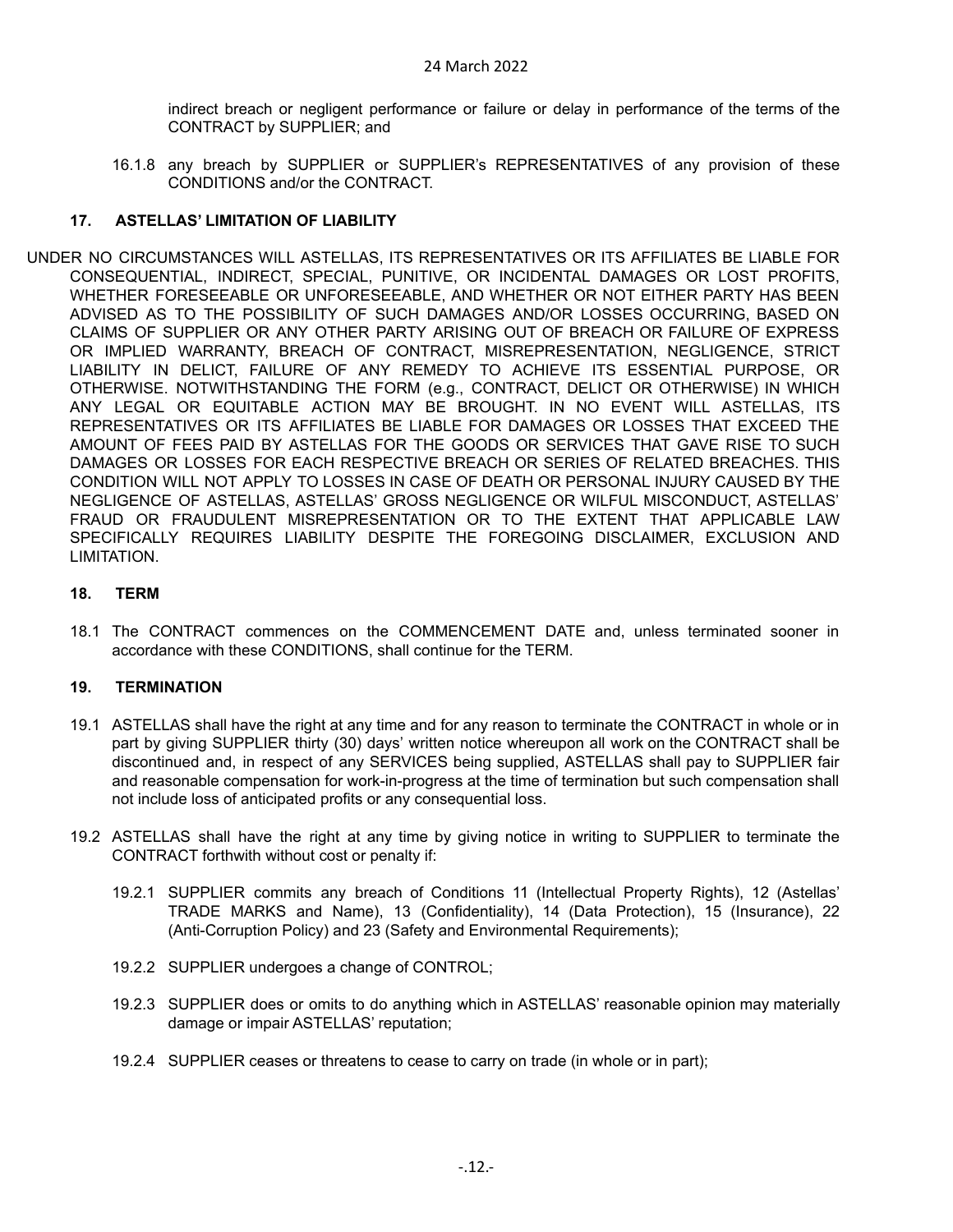- 19.2.5 the financial position of SUPPLIER deteriorates to such an extent that, in the opinion of ASTELLAS, the capability of SUPPLIER to adequately fulfil its obligations under the CONTRACT has been placed in jeopardy;
- 19.2.6 SUPPLIER commits a material breach of the CONTRACT;
- 19.2.7 any attachment, execution or other process is levied upon any of the assets of SUPPLIER; or
- 19.2.8 SUPPLIER becomes insolvent, is unable to pay its debts as they fall due, is placed under business rescue, makes any composition or arrangement with its creditors, or becomes the subject of an order or resolution for dissolution or liquidation (other than for the purpose of solvent amalgamation of reconstruction) in relation to any jurisdiction.
- 19.3 The termination of the CONTRACT, however arising, shall be without prejudice to the rights and duties of ASTELLAS accrued prior to termination. The CONDITIONS which expressly or impliedly have effect after termination shall continue to be enforceable notwithstanding termination.
- 19.4 The terms of CONDITIONS 1 (INTERPRETATION) 3 (Goods), 4 (Services), 6 (Risk and Title), 7 (Astellas' Property), 11 (Intellectual Property Rights), 12 (Astellas' TRADE MARKS and Name), 13 (Confidentiality), 14 (Data Protection), 15 (Insurance), 16 (Indemnity), 17 (Astellas' Limitation of Liability), 18 (Term), 19 (Termination), 26 (Adverse Event Reporting), 27 (General) and the PARTIES' obligations there under, shall survive termination or expiration of the TERM and completion of the provision of GOODS and/or SERVICES by the SUPPLIER.

# <span id="page-12-0"></span>**20. REMEDIES**

- 20.1 Without prejudice to any other right or remedy which ASTELLAS may have, if any GOODS, SERVICES and MATERIALS which are not supplied in accordance with, or SUPPLIER fails to comply with, any of the CONDITIONS of the CONTRACT including but not limited to CONDITIONS 3 and 4, ASTELLAS shall be entitled to avail itself of any one or more of the following remedies at its discretion, whether or not any part of the GOODS or SERVICES have been accepted by ASTELLAS:
	- 20.1.1 the right exercisable during the performance of the SERVICES to suspend any payment obligation in respect of the SERVICES if the performance does not conform in quality with any stipulations in the CONTRACT or if the performance is delayed.
	- 20.1.2 to rescind the CONTRACT;
	- 20.1.3 to cancel the CONTRACT;
	- 20.1.4 to reject the GOODS or SERVICES (in whole or in part) and return them to SUPPLIER at the risk and cost of SUPPLIER on the basis that a full refund for the GOODS or SERVICES so returned shall be paid forthwith by SUPPLIER;
	- 20.1.5 at ASTELLAS' option and within the timeframe specified by ASTELLAS to give SUPPLIER the opportunity at SUPPLIER'S expense either to remedy any defect in the GOODS or SERVICES, to re-perform the SERVICES or to supply replacement GOODS or SERVICES and carry out any other necessary work to ensure that the terms of the CONTRACT are fulfilled;
	- 20.1.6 to refuse to accept any further deliveries of the GOODS or SERVICES but without any liability to SUPPLIER;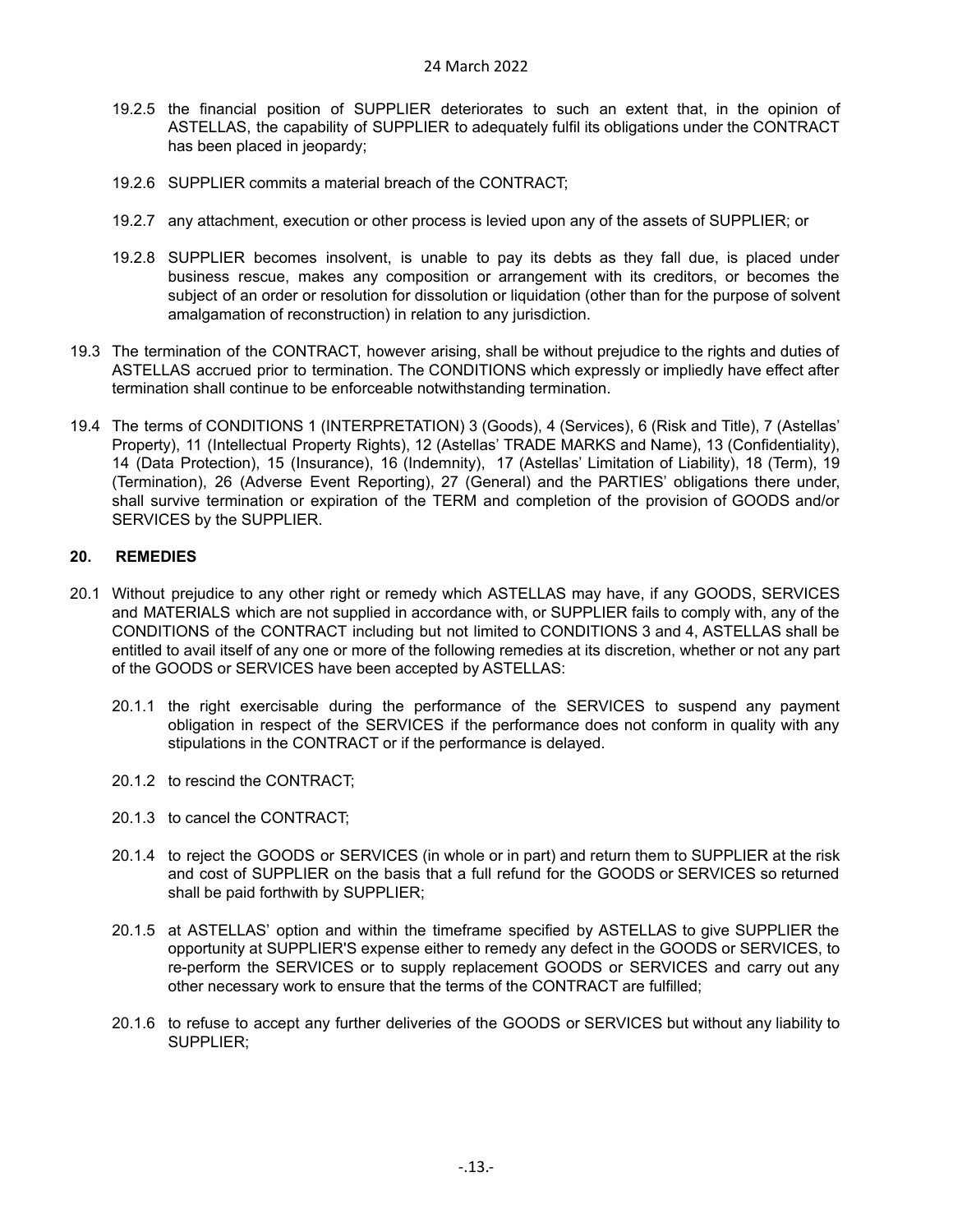- 20.1.7 to carry out at SUPPLIER'S expense any work necessary to make the GOODS or SERVICES comply with the CONTRACT; and/or
- 20.1.8 to claim such damages as may have been sustained in consequence of SUPPLIER'S breach or breaches of the CONTRACT.

#### <span id="page-13-0"></span>**21. COMPLIANCE WITH ALL APPLICABLE LAW AND ASTELLAS' POLICIES**

- 21.1 SUPPLIER agrees to provide the GOODS and/or perform the SERVICES in due compliance with all applicable LAWS and CODES, good business ethics, current industry standard codes of practice and the highest standards prevailing in SUPPLIER'S industry.
- 21.2 SUPPLIER will use its best endeavours to ensure its REPRESENTATIVES are not engaged in and will not engage at any time in any unfair labour practice or implement or maintain employment conditions in violation of applicable LAWS.
- 21.3 SUPPLIER acknowledges that is has read and agrees to comply and shall procure that its REPRESENTATIVES comply with the following Astellas POLICIES set out below and available on Astellas' website at the respective links set out below:
	- 21.3.1 Policy on Global Anti-Bribery and [Anti-Corruption;](https://www.astellas.com/en/about/policies-and-position-statements) and
	- 21.3.2 Astellas [Business](https://www.astellas.com/en/sustainability/astellas-business-partner-code-of-conduct) Partner Code of Conduct.
- 21.4 SUPPLIER further agrees to notify ASTELLAS if SUPPLIER's business practices are inconsistent with any of the provisions of the codes or POLICIES set out above in Condition 21.3 above.
- 21.5 If SUPPLIER is conducting market research in the course of providing the SERVICES, it must also comply with, *inter alia*, POPI and the relevant CODES and ensure that it has obtained all relevant consents (or note consent from individuals that have been telephoned) from respondent contacted. For the purposes of this section, the term "respondent" means any individual that SUPPLIER interviews for purposes of conducting market research such as, without limitation, advisors, carers and patients and their families.
- 21.6 Notwithstanding condition 21.5, if the SUPPLIER is engaging with healthcare professionals or patient organisations on behalf of ASTELLAS then ASTELLAS shall directly enter into an agreement with such healthcare professional or patient organization unless ASTELLAS authorizes the SUPPLIER in writing – prior to the execution of the relevant agreements – to sign such agreements directly with the healthcare professional or patient organization.
- 21.7 If SUPPLIER is making a payment or other transfer of value to applicable healthcare professionals or healthcare organisations on behalf of ASTELLAS, it must also comply with Astellas' request for applicable data related to payments and transfers of value, to ensure that ASTELLAS can fulfill its disclosure obligations required by applicable transparency LAWS and CODES. ASTELLAS will obtain and consolidate all applicable data on payments or other transfers of value from SUPPLIERS who make payments or other transfers of value on behalf of ASTELLAS.

# <span id="page-13-1"></span>**22. ANTI-CORRUPTION POLICY**

22.1 Without limiting the generality of Condition 21, SUPPLIER agrees to provide the GOODS and/or perform the SERVICES in due compliance with the Astellas Anti-Corruption POLICY.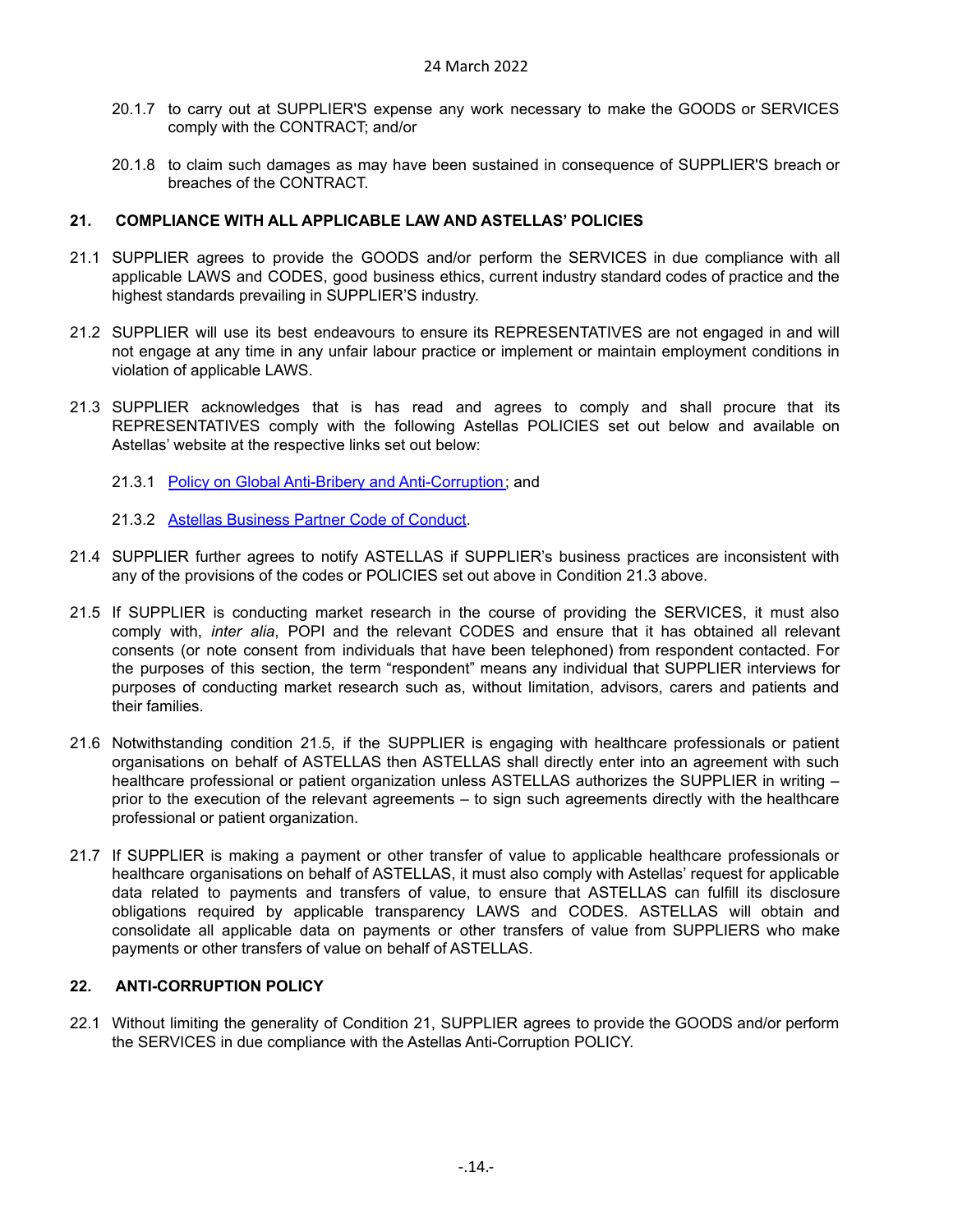- 22.2 SUPPLIER must not commit any act or omission which causes or could cause either PARTY to breach, or commit an offence under, any laws relating to anti-bribery or corruption.
- 22.3 SUPPLIER must not pay, offer or promise to pay, or authorize the payment directly or indirectly of any monies or anything of value to any government official or employee, or any political party or candidate for political office and/or any other person, including but not limited to any officer, employee, agent and/or representative of another company or organization, for the purpose of influencing any act or decision of any government, company or organization in connection with the activities of SUPPLIER under the CONTRACT.
- 22.4 SUPPLIER warrants and represents that:
	- 22.4.1 no REPRESENTATIVE of SUPPLIER or its AFFILIATES is an official or employee of a governmental agency or instrumentality or a government owned company in a position to influence action or a decision regarding the provision of GOODS and/or SERVICES by SUPPLIER contemplated in the CONTRACT;
	- 22.4.2 as of the date of acceptance of the PURCHASE ORDER it is not under investigation by any regulatory authority or professional body and has not been disciplined or disqualified by any regulatory authority or professional body.
- 22.5 SUPPLIER confirms that the fees to be paid under the CONTRACT are reasonable and are commensurate with the GOODS and/or SERVICES to be provided.

# <span id="page-14-0"></span>**23. SAFETY AND ENVIRONMENTAL REQUIREMENTS**

SUPPLIER shall obtain all permits and abide by all applicable environmental and safety regulations from all applicable regulatory authorities. In order for ASTELLAS to properly discharge, use, store, handle, transport and dispose of the GOODS and to comply with applicable LAWS, SUPPLIER shall provide to ASTELLAS, upon request, any information about the characteristics, components or contents of the GOODS.

# <span id="page-14-1"></span>**24. ASSIGNMENT AND SUBCONTRACTING**

- 24.1 SUPPLIER shall not be entitled to assign transfer, charge, hold on trust for any person or deal in any other manner with any of its rights under any CONTRACT or these CONDITIONS or any part of them or to sub-contract any of its obligations under any CONTRACT or these CONDITIONS or any part of them without the prior written consent of ASTELLAS.
- 24.2 ASTELLAS may assign transfer, charge, hold on trust for any person or deal in any other manner with any of its rights under any CONTRACT or these CONDITIONS or any part of them or to sub-contract any of its obligations under any CONTRACT or these CONDITIONS or any part of them to any individual, organisation, firm or company without the prior written consent of SUPPLIER.
- 24.3 In the event that ASTELLAS exercises its right to sub-contract its obligations pursuant to Condition 24.2 above, SUPPLIER shall provide reasonable assistance (including but not limited to executing any documents required by ASTELLAS) to ASTELLAS and the individual, organisation, firm or company the rights are being sub-contracted to.

# <span id="page-14-2"></span>**25. FORCE MAJEURE**

Either PARTY reserves the right to defer the date of delivery or payment or to cancel the CONTRACT or reduce the volume of the GOODS ordered if it is prevented from or delayed in the carrying on of its business due to circumstances beyond the reasonable control of either PARTY including, acts of God, governmental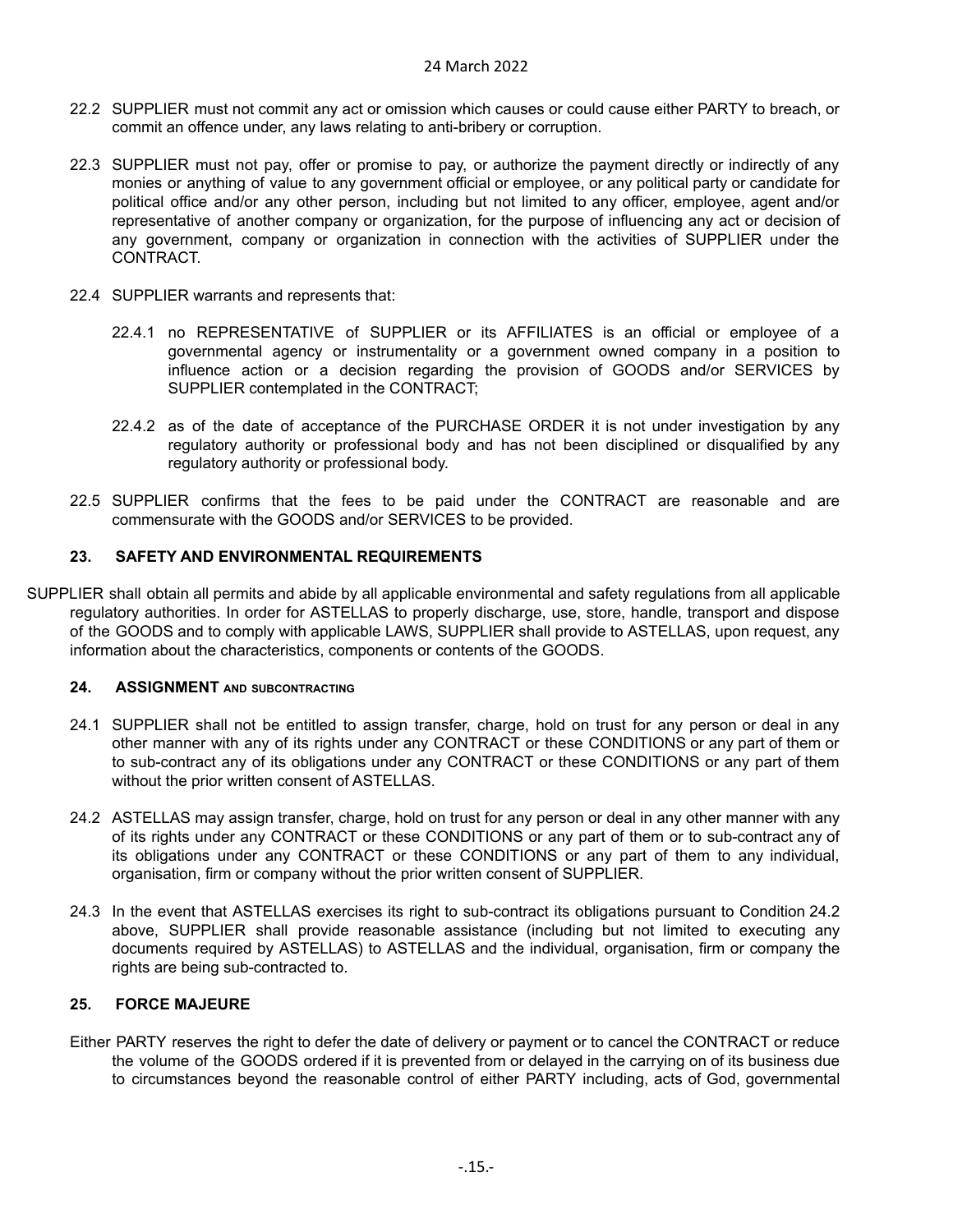actions, war or national emergency, acts of terrorism, protests, riot, civil commotion, fire, explosion or flood, epidemic.

### <span id="page-15-0"></span>**26. ADVERSE EVENT REPORTING**

- 26.1 As part of ASTELLAS' global regulatory requirements, ASTELLAS collects information relating to the safety of its marketed products from various sources, including its partners and vendors. Such information includes information relating to Adverse Events and/or Safety Information (both as defined below) related to ASTELLAS products. In the event that SUPPLIER receives Adverse Events and/or other Safety Information relating to an ASTELLAS product, SUPPLIER shall report such information to ASTELLAS, within **one (1) business day** of receipt, to **[Drugsafety.za@astellas.com](mailto:Drugsafety.za@astellas.com)**
- 26.2 "**Adverse Event**" means any untoward medical occurrence in a patient or clinical trial subject administered a medicinal product and which does not necessarily have to have a causal relationship with this treatment. An Adverse Event can therefore be any unfavorable and unintended sign (e.g., an abnormal laboratory finding), symptom, or disease temporally associated with the use of a medicinal product, whether or not considered related to the medicinal product.
- 26.3 "**Safety Information**" means (a) any Adverse Event, including any Adverse Event related to a quality defect or received through a medical information inquiry, or (b) any Adverse Event related to a report of falsified or counterfeit medicinal product or (c) any of the following with or without an associated Adverse Event: (i) any unspecified event of death, (ii) drug exposure during lactation, (iii) drug exposure during pregnancy or at the time of conception (maternal or paternal), (iv) lack of therapeutic efficacy, (v) overdose, (vi) misuse, (vii) abuse, (viii) medication error - potential, intercepted or actual, (ix) unintended beneficial effects, (x) occupational

# <span id="page-15-1"></span>**27. GENERAL**

- 27.1 Each right or remedy of ASTELLAS under the CONTRACT is without prejudice to any other right or remedy of ASTELLAS whether under the CONTRACT or not.
- 27.2 If any provision of the CONTRACT is found by any court, tribunal or administrative body of competent jurisdiction to be wholly or partly illegal, invalid, void, voidable, unenforceable or unreasonable it shall, to the extent of such illegality, invalidity, voidness, voidability, unenforceability or unreasonableness, be deemed severable and the remaining provisions of the CONTRACT and the remainder of such provision shall continue in full force and effect.
- 27.3 Failure or delay by ASTELLAS in enforcing or partially enforcing any provision of the CONTRACT shall not be construed as a waiver of any of its rights under the CONTRACT.
- 27.4 Any waiver by ASTELLAS of any breach of, or any default under, any provision of the CONTRACT by SUPPLIER shall not be deemed a waiver of any subsequent breach or default and shall in no way affect the other terms of the CONTRACT.
- 27.5 No PERSON who is not a PARTY to the AGREEMENT shall have any rights to enforce any term of this AGREEMENT. The rights of the PARTIES to terminate, rescind or agree any variation, waiver or settlement under this AGREEMENT is not subject to the consent of any PERSON that is not a PARTY to the AGREEMENT.
- 27.6 The relationship of SUPPLIER to ASTELLAS shall be that of an independent contractor. This AGREEMENT shall not be construed as creating any relationship of agency, partnership or joint venture between the PARTIES. At no time shall SUPPLIER and its REPRESENTATIVES hold themselves out as being a REPRESENTATIVE of ASTELLAS.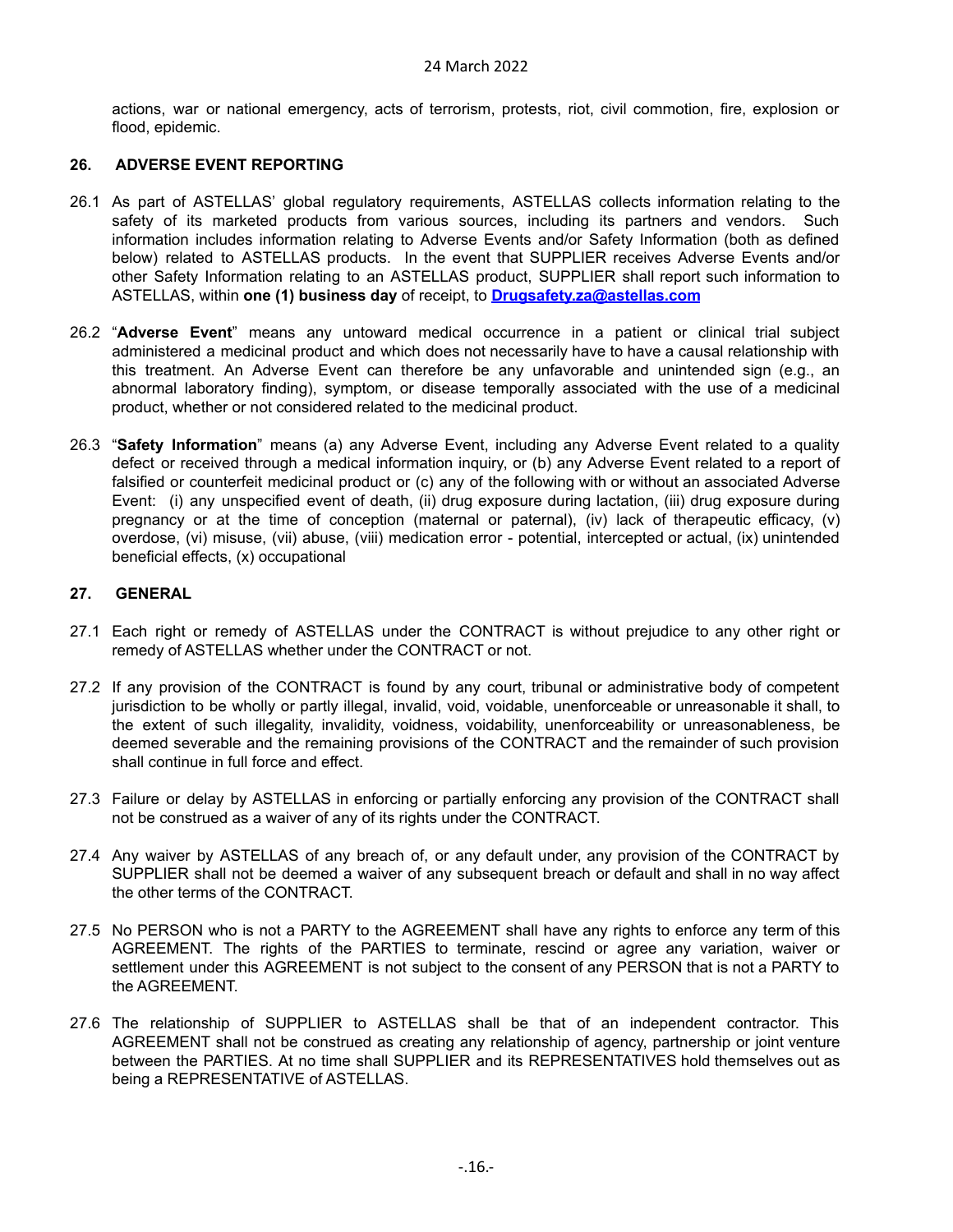- 27.7 A reference to a "Person" shall include any individual, body corporate, association, partnership, firm, trust, organization, joint venture, government, local or municipal authority, governmental or supra-governmental agency or department, state or agency of state or any other entity (in each case whether or not having separate legal personality).
- 27.8 This CONTRACT and any dispute or claim arising out of or in connection with it or its subject matter or formation (including non-contractual disputes or claims) shall be governed by and construed in accordance with the laws of the Republic of South Africa, and the PARTIES submit to the exclusive jurisdiction of the High Court of South Africa of competent jurisdiction.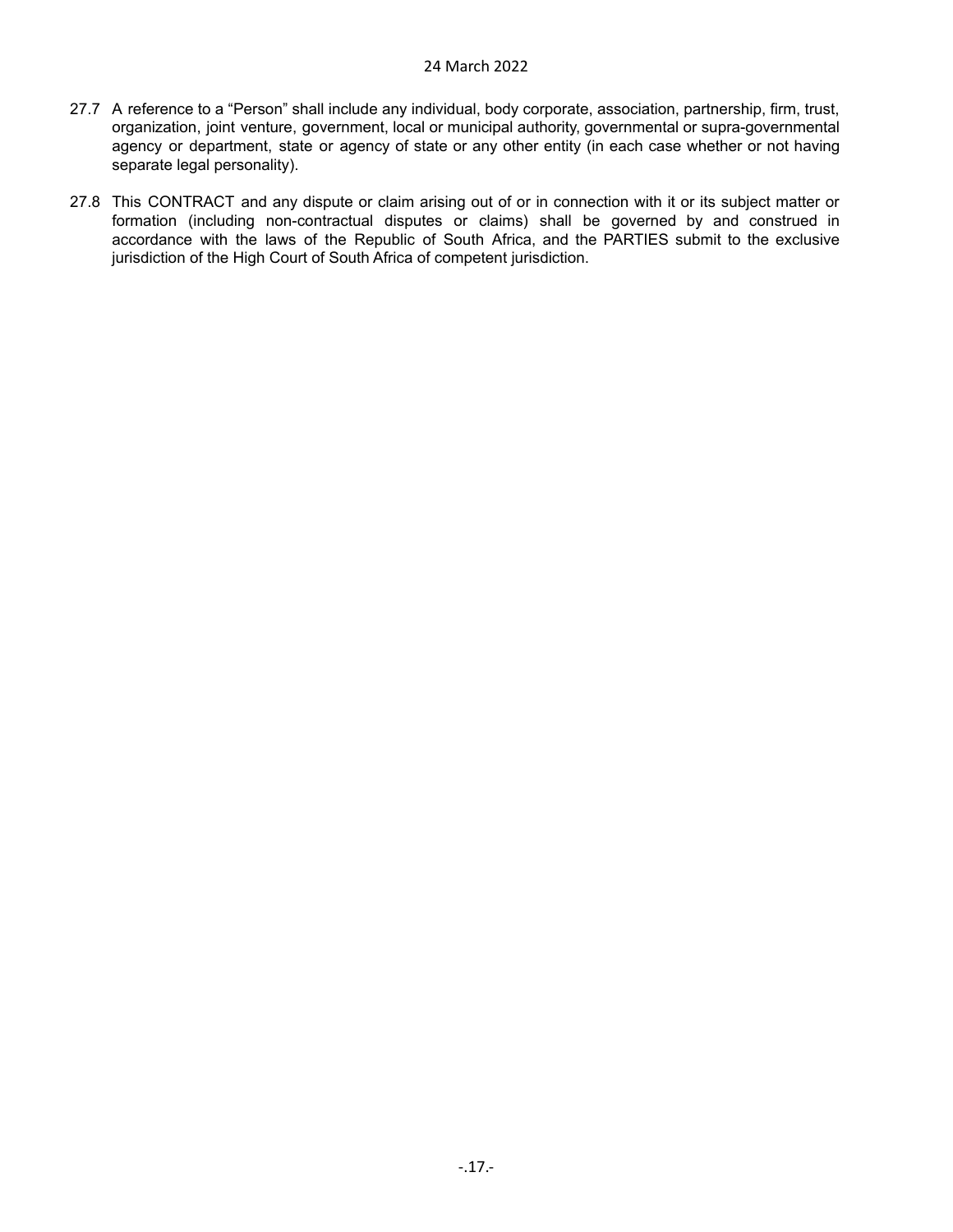# **BUSINESS PARTNER PRIVACY NOTICE ADDENDUM**

Astellas Pharma respects your right to privacy. This Privacy Notice explains who we are, how we collect, share and use personal information about you when, either as an individual vendor or customer or third party or as a staff member of a vendor or customer or third party organisation, you provide good or services to Astellas or you are engaged in a contractual relationship with us, and how you can exercise your privacy rights. If you have any questions or concerns about our use of your personal information, then please contact us using the contact details provided at the bottom of this Privacy Notice.

The data controller is the local Astellas company or affiliate with which you will have a contract executed and where your personal data will be processed according to our internal processes. The contact details of each data controller globally can be found [here.](https://www.astellas.com/en/worldwide)

# **What does Astellas do?**

Astellas Pharma is a global pharmaceutical business, whose ultimate parent company is headquartered in Tokyo, Japan. Our mission is to improve the lives of patients in the following key areas: transplantation, urology, oncology, anti-infectives. For more information about Astellas, please see the "About" section of our Website at <https://www.astellas.eu/about/about/>.

#### **What personal information does Astellas collect and why?**

The personal information that we may collect about you broadly falls into the following categories:

*● Information that you provide*

We ask you to provide certain information as part of our vendor and customer engagement processes. The types of information we ask you to provide, and the reasons why we ask you to provide it, include:

| Name and surname                         | The purpose for processing this information     |
|------------------------------------------|-------------------------------------------------|
| Your function (e.g. title, position)     | is to engage you as a customer or vendor        |
| Postal address and other contact details | (including registering you with our vendor      |
| Email address                            | and customer management system after            |
| Fixed and/or mobile phone number         | appropriate due diligence and review            |
|                                          | process) in order for you to be in the position |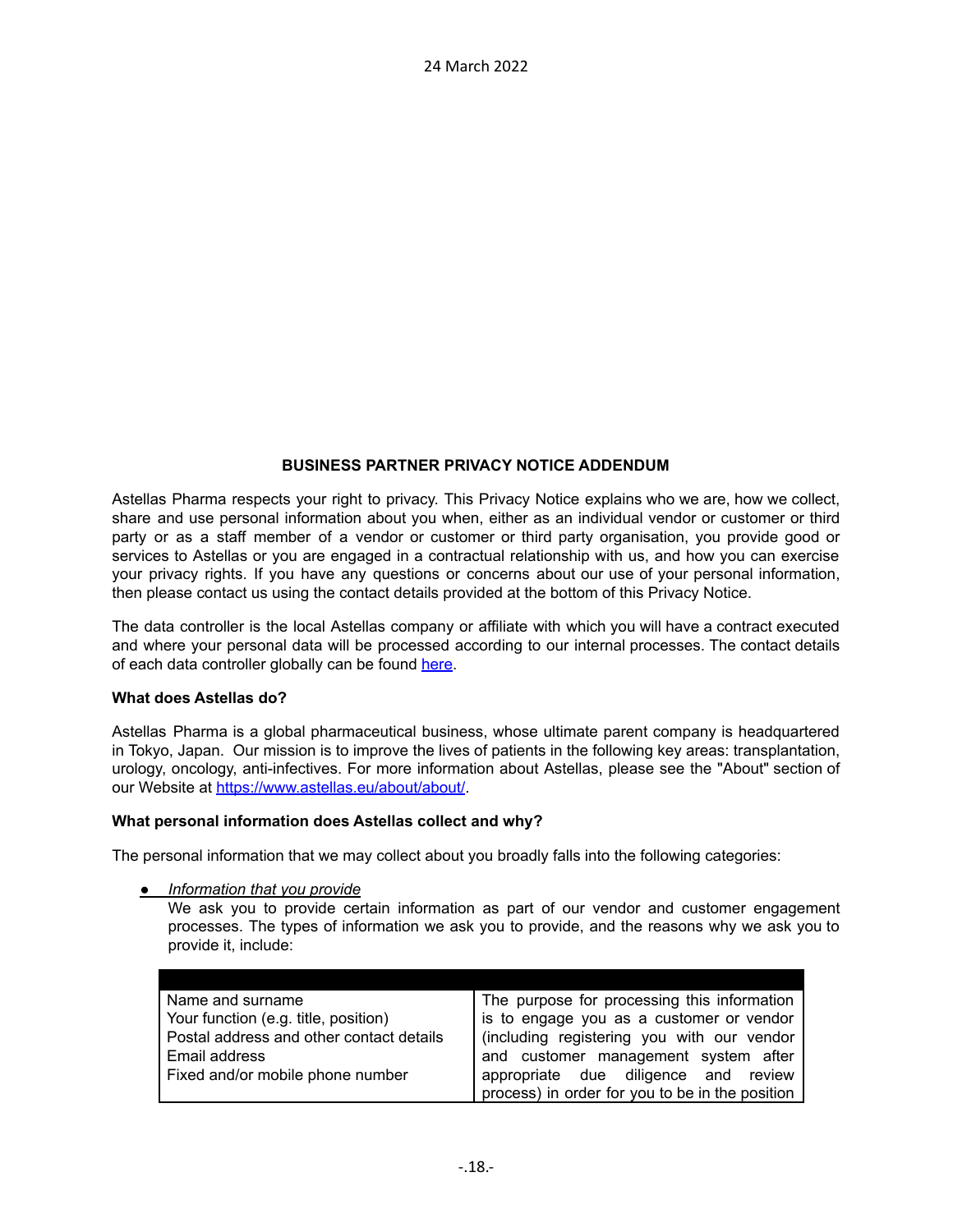|                                  | VAT Number or other tax registration to provide to us goods and/or services or to |
|----------------------------------|-----------------------------------------------------------------------------------|
| details                          | purchase from us as per your contractual                                          |
| Professional registration number | arrangement with us. Processing is required                                       |
| Bank account details             | to manage our customers, suppliers and                                            |
|                                  | service providers throughout the supply                                           |
|                                  | chain, to organize tenders and perform                                            |
|                                  | existing contracts.                                                               |

If we ask you to provide any other personal information not described above, then the personal information we will ask you to provide, and the reasons why we ask you to provide it, will be made clear to you at the point we collect your personal information.

# ● *Information that we obtain from third party sources*

From time to time, we may receive personal information about you from third party sources (including contracting companies, service providers, credit rating and screening companies).

The types of information we collect from third parties include the above categories of personal information and we use the information we receive from these third parties to review, approve and handle our contractual relationship with you.

#### **Legal basis for processing personal information**

The legal basis we rely on is the performance of a contract that you may have already signed to provide to us goods or services or to purchase produces from us or the need to take required steps at your request prior to entering into a contractual relationship with you. We also have legal obligations to process your personal information to perform a contract with you such as e.g. tax or accounting obligations.

If you have questions about or need further information concerning the legal basis on which we collect and use your personal information, please contact us using the contact details provided under the "How to contact us" heading below.

#### **Who does Astellas share my personal information with?**

We may disclose your personal information to the following categories of recipients:

- To our group companies, third party services providers and partners who provide services to us in relation to the administration of our vendor and customer management system (including credit rating and screening companies), or who otherwise process personal information for purposes that are described in this Privacy Notice or notified to you when we collect your personal information. A list of our current group companies is available [here](https://www.astellas.eu/contact/locations/);
- To any competent law enforcement body, regulatory, government agency, court or other third party where we believe disclosure is necessary (i) as a matter of applicable law or regulation, (ii) to exercise, establish or defend our legal rights, or (iii) to protect your vital interests or those of any other person;
- To a potential buyer (and its agents and advisers) in connection with any proposed purchase, merger or acquisition of any part of our business, provided that we inform the buyer it must use your personal information only for the purposes disclosed in this Privacy Notice;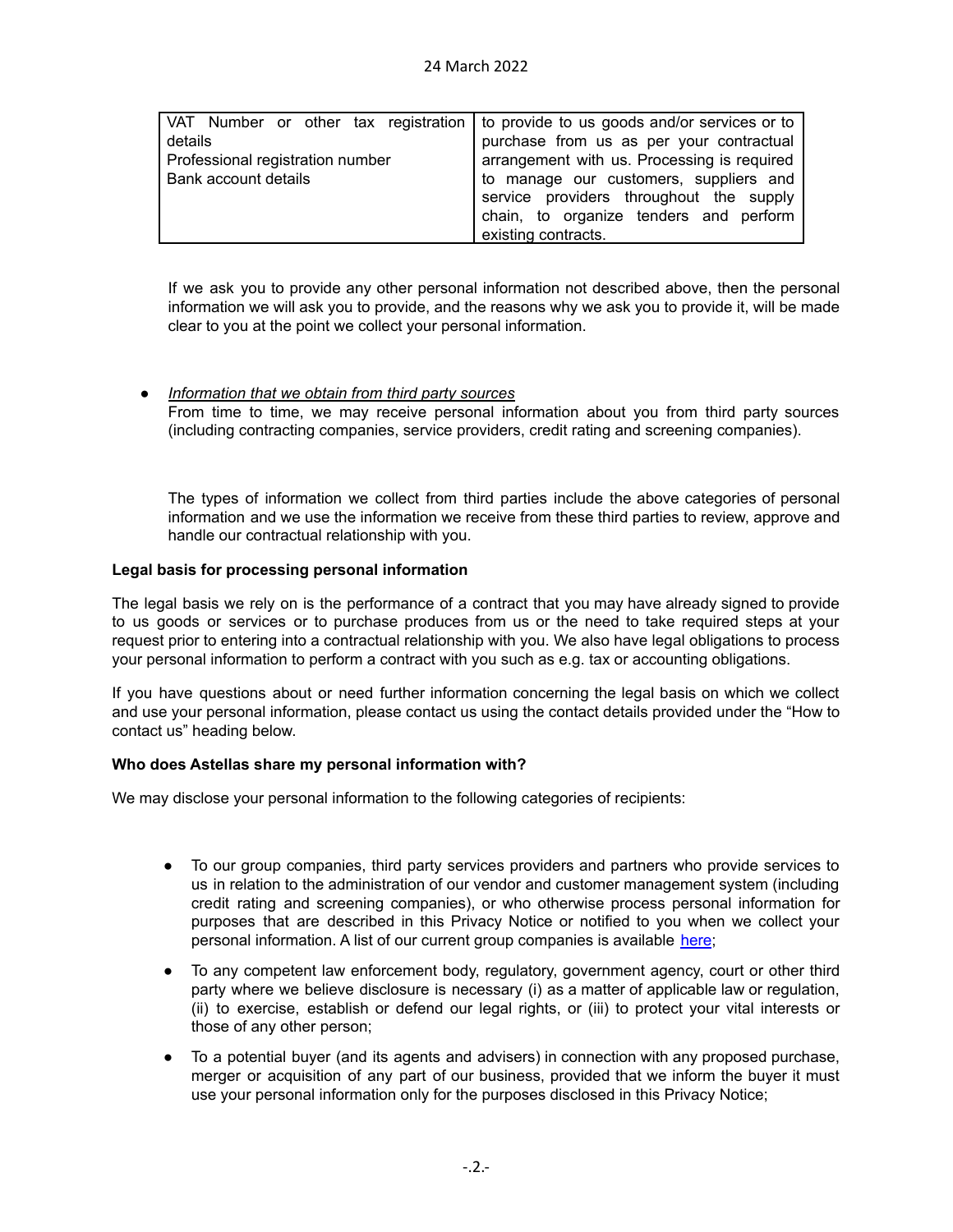● To any other person with your consent to the disclosure.

#### **International data transfers**

Your personal information may be transferred to, and processed in, countries other than the country in which you are resident. These countries may have data protection laws that are different to the laws of your country (and, in some cases, may not be as protective).

Specifically, our servers are located in the EU, the USA and Japan, and our group companies and third-party service providers and partners operate around the world. This means that when we collect your personal information we may process it in any of these countries.

However, we have taken appropriate safeguards to require that your personal information will remain protected in accordance with this Privacy Notice. These include implementing transfers of personal information between our group companies in accordance with section 72 of the Protection of Personal Information Act of 2013.

We have implemented similar appropriate safeguards with our third party service providers and partners and further details can be provided upon request.

# **How does Astellas keep your personal information secure?**

We use appropriate technical and organisational measures to protect the personal information that we collect and process about you. The measures we use are designed to provide a level of security appropriate to the risk of processing your personal information. Specific measures we use include storing the personal information in an online system with restricted access for certain only users and the appropriate contractual and other technical safeguards.

#### **Data retention**

We retain personal information we collect from you where we have an ongoing legitimate business need to do so (for example, to provide you with a service you have requested or to comply with applicable legal, tax or accounting requirements). We retain personal data we collect from you only according to our internal data retention policies.

When we have no ongoing legitimate business need to process your personal information, we will either delete or anonymise it or, if this is not possible (for example, because your personal information has been stored in backup archives), then we will securely store your personal information and isolate it from any further processing until deletion is possible.